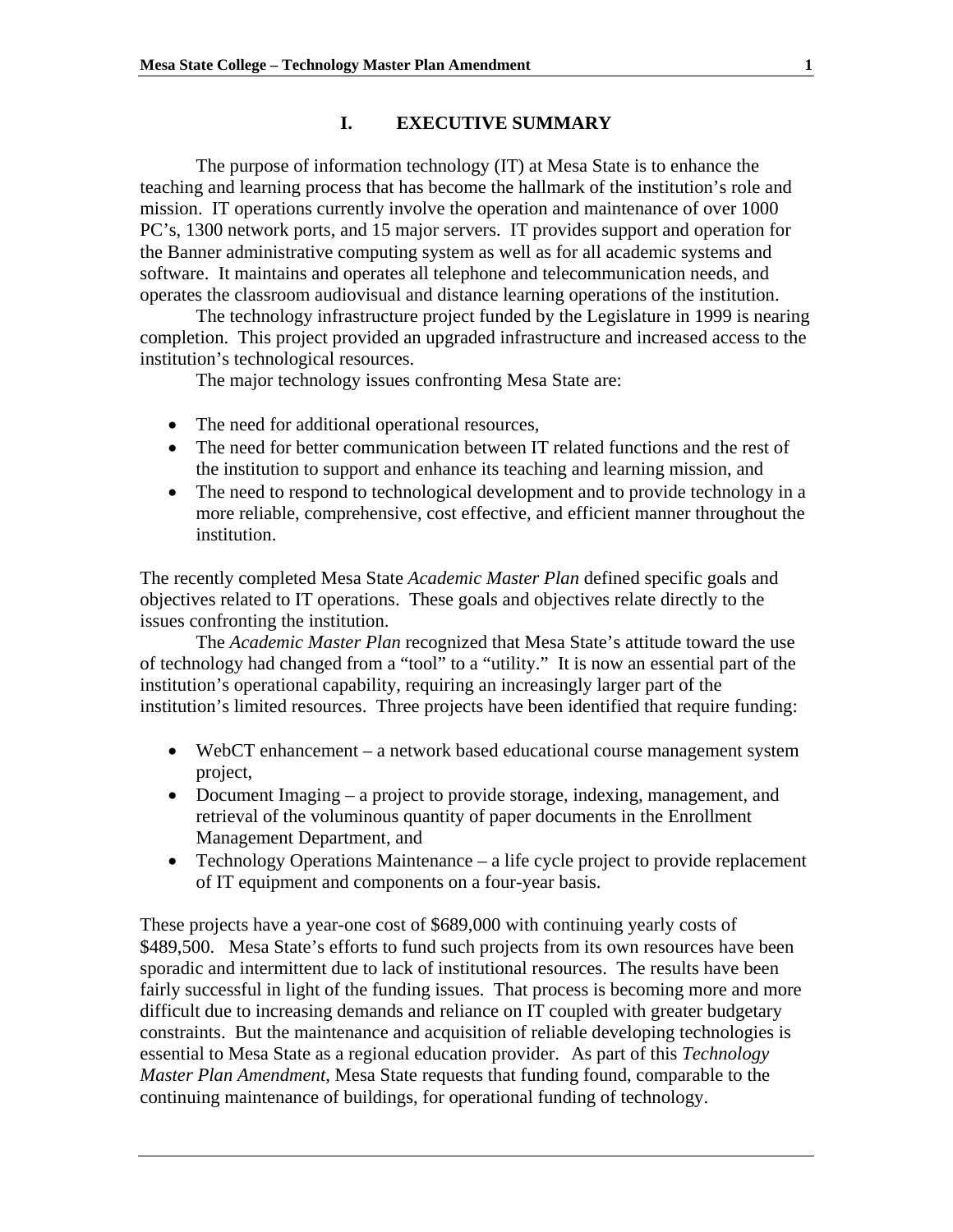# **II. MESA STATE COLLEGE – TECHNOLOGY MASTER PLAN AMENDMENT TABLE OF CONTENTS**

# SECTION PAGE

| I.    | <b>Executive Summary</b>                                              |    |
|-------|-----------------------------------------------------------------------|----|
| II.   | <b>Table Of Contents</b>                                              |    |
| III.  | Contributors                                                          | 3  |
| IV.   | Preface                                                               | 5  |
| V.    | <b>Technology Initiatives and Accomplishments</b>                     | 6  |
| VI.   | Information Technology Operations, Initiatives, Resources, and Issues | 8  |
| VII.  | <b>Information Technology Goals and Objectives</b>                    | 10 |
| VIII. | Distance Learning                                                     | 13 |
| IX.   | Information Technology Issues, Barriers, and Obstacles                | 14 |
| Х.    | <b>Strategies and Rationale</b>                                       | 15 |
| XI.   | <b>Required Financial Resources</b>                                   | 17 |
| XII.  | Conclusions                                                           | 19 |
|       | Appendix " $A$ " – History                                            | 20 |
|       | Appendix "B" – Technology Survey                                      | 23 |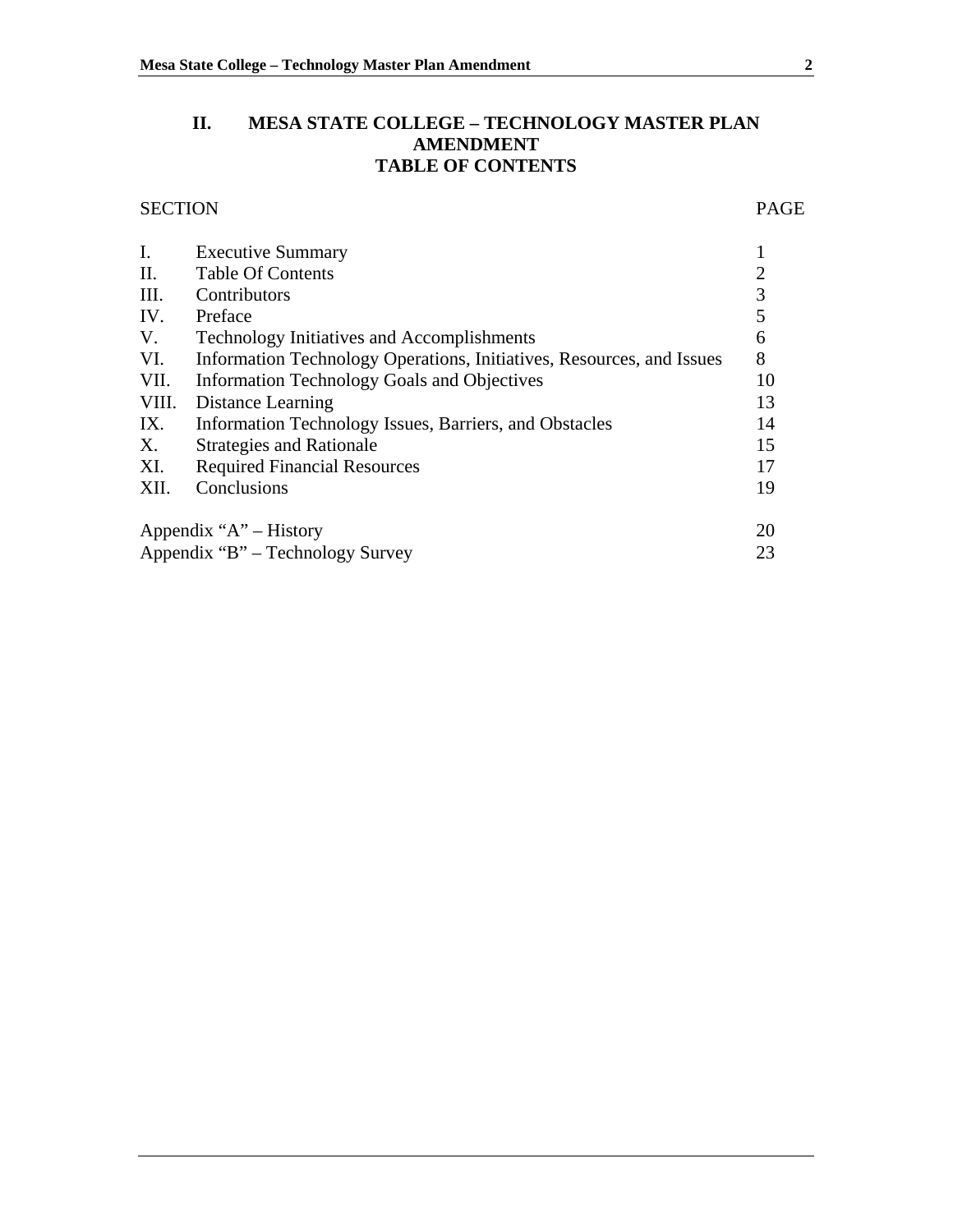# III. **CONTRIBUTORS**

## **COLORADO COMMISSION ON HIGHER EDUCATION:**

| Commissioner                           | Raymond T. Baker, Lakewood         |
|----------------------------------------|------------------------------------|
| Commissioner                           | Terrance L. Farina, Grand Junction |
| Commissioner                           | David E. Greenberg, Englewood      |
| Commissioner                           | Robert A. Hessler, Greeley         |
| Commissioner                           | Peggy Lamm, Superior               |
| Commissioner                           | Ralph J. Nagel, Denver             |
| Commissioner                           | Dean L. Quamme, Grand Junction     |
| Commissioner                           | James M. Stewart, Colorado Springs |
| Commissioner                           | William B. Vollbracht, Denver      |
| <b>Executive Director</b>              | Timothy E. Foster                  |
| Director of Planning and Policy        | Jeanne Adkins                      |
| Director of Academic & Student Affairs | <b>Sharon Sampson</b>              |

### **TRUSTEES OF THE STATE COLLEGES IN COLORADO:**

| Trustee, Chair         | Dale Mingilton, Aurora          |
|------------------------|---------------------------------|
| Trustee, Vice Chair    | Ann Rice, Englewood             |
| Trustee                | John Kivimaki, Longmont         |
| Trustee                | Robert Decker, Gunnison         |
| Trustee                | James Hamilton, Grand Junction  |
| Trustee                | Bill Hanzlik, Englewood         |
| Trustee                | Timothy Walters, Alamosa        |
| <b>Faculty Trustee</b> | Gene Saxe, Denver               |
|                        | Metropolitan State College      |
| <b>Student Trustee</b> | Michael Maestas, Grand Junction |
|                        | Mesa State College              |

# **OFFICE OF THE STATE COLLEGES IN COLORADO:**

| <b>System President and Vice President</b>               | Lee A. Halgren |
|----------------------------------------------------------|----------------|
| For Academic and Student Affairs                         |                |
| Acting Vice President for Administration Linda S. Curran |                |
| and Budget                                               |                |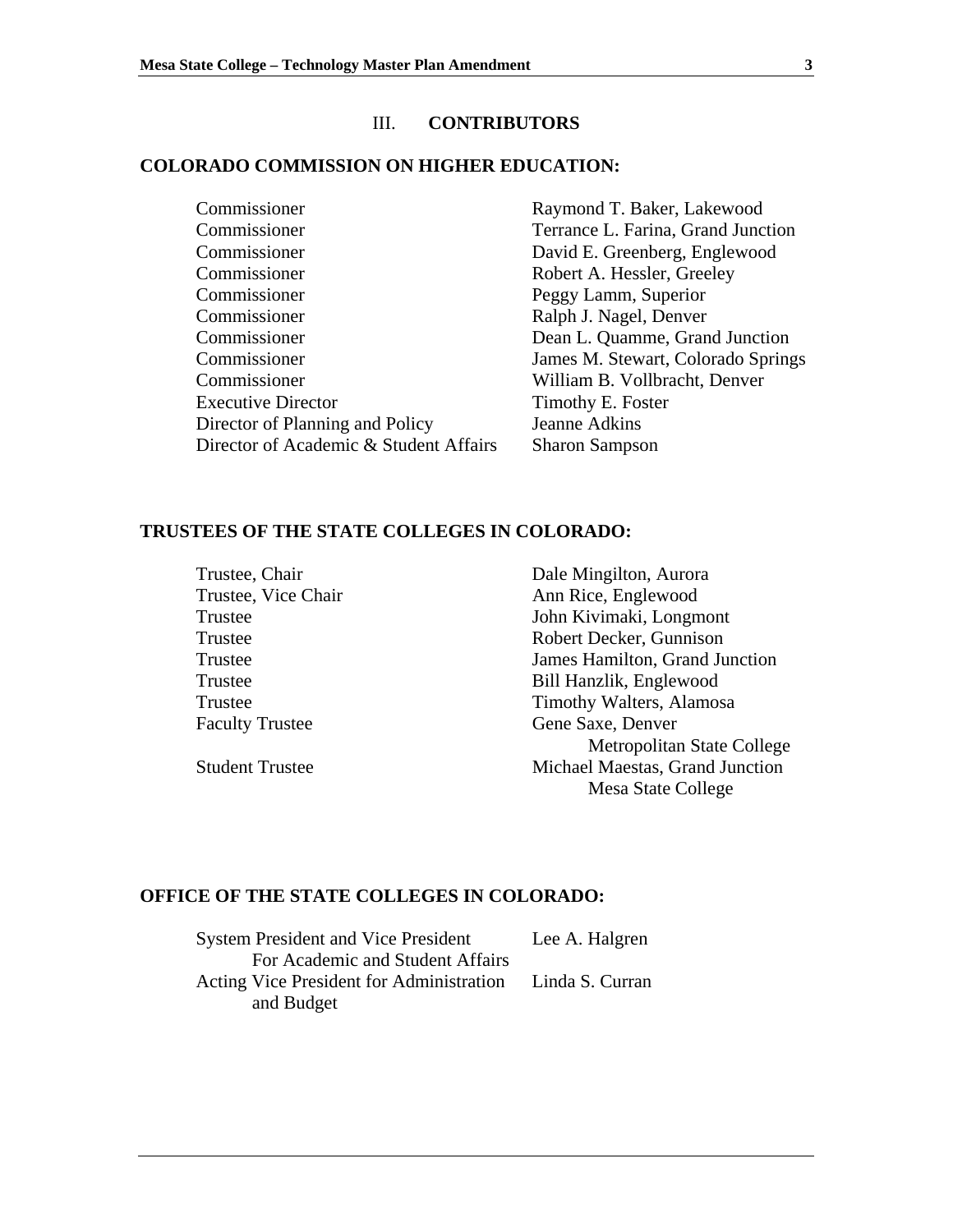# **CONTRIBUTORS (Continued)**

# **MESA STATE COLLEGE ADMINISTRATION:**

| President                                      | Michael Gallagher     |
|------------------------------------------------|-----------------------|
| Vice President for Academic Affairs            | Samuel Gingerich      |
| Vice President for Financial and               |                       |
| <b>Administrative Services</b>                 | John Fitzgibbon       |
| Dean of Students                               | Richard E. Baca       |
| Dean, School of Humanities and                 |                       |
| <b>Social Sciences</b>                         | Janine Rider          |
| Dean, School of Natural Sciences               |                       |
| and Mathematics                                | Duane Hrncir          |
| Dean, School of Professional Studies (Interim) | David Rogers          |
| Director of the School of Applied Technology   | Kerry Youngblood      |
| Dean of Enrollment Management                  | Paul Jones            |
| Director of Physical Plant                     | <b>Ron Gray</b>       |
| Director of Institutional Research             | Erin Holmes           |
| Director of Library                            | <b>Valerie Horton</b> |
| Director of Information Technology             | Paul Rowan            |
| <b>Campus Planner</b>                          | James Brock           |

## **MESA STATE COLLEGE TECHNOLOGY COUNCIL:**

 Michael Gizzi, Chair Bob Mayer Richard Vail Paul Rowan Valerie Horton Mark Kasselhut Lori Payne Andy Rodriguez Sam Gingerich John Fitzgibbon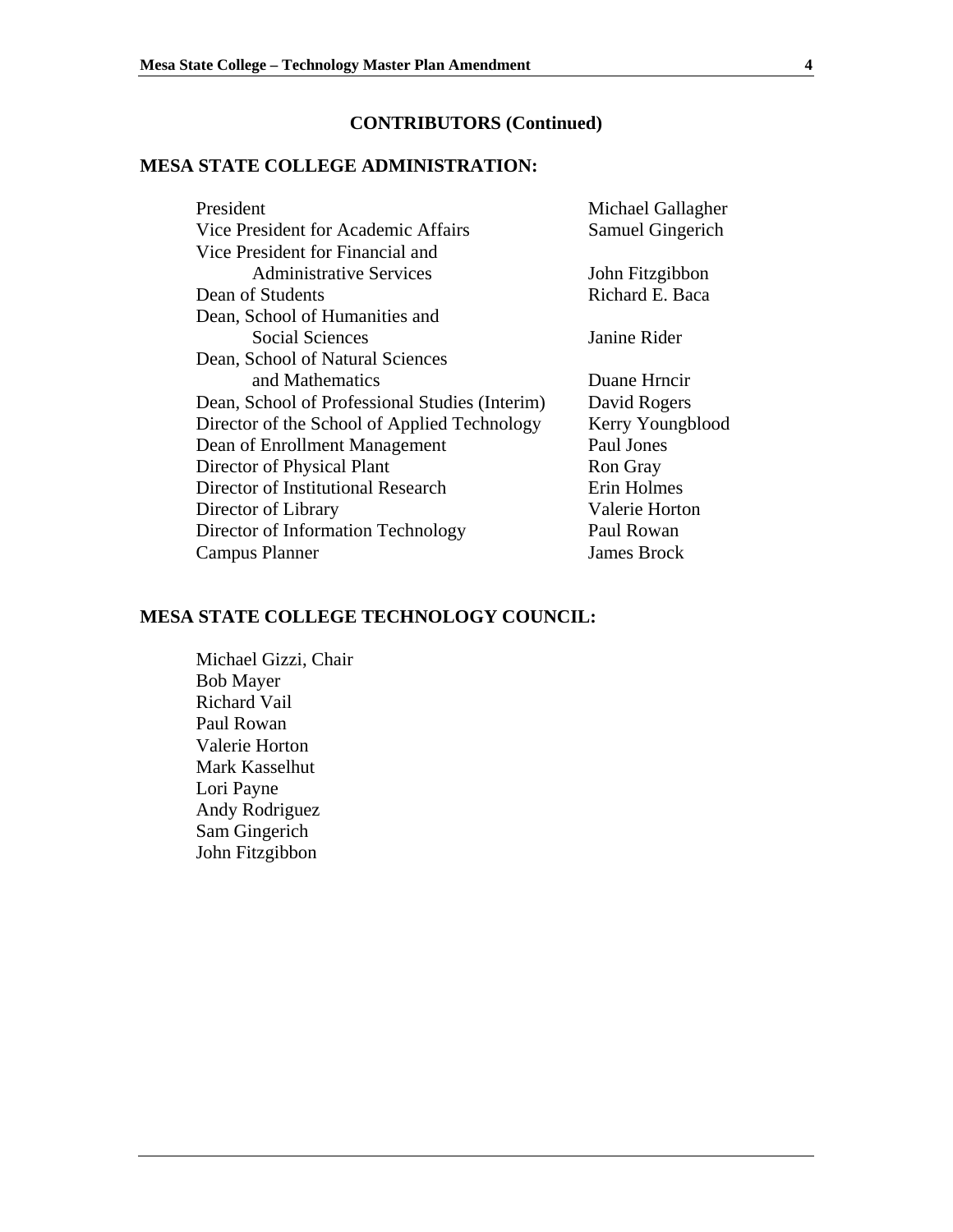## **IV. PREFACE**

This document summarizes the latest technology planning at Mesa State. It has been developed and is being submitted as a part of the Mesa State *Facilities Master Plan Amendment* providing for a cohesive review and approval process. This document amends the Technology Master Plan found in Volume II, Appendix "G" of the 1999 Mesa State College *Facilities Master Plan*.

The basis for revision is the recently completed and submitted 2001 Mesa State College *Academic Master Plan.* Some background information found therein has been repeated to give a frame of reference to this material.

The information provided in this document is that requested in Colorado Commission on Higher Education (CCHE) Policy, pages III-D-21 and III-D-22 as last revised on April 5, 2001.

Primary coordinators in developing this document were Paul Rowan, Director of Institutional Technology, and the members of the Mesa State Technology Council as chaired by Dr. Michael Gizzi. (See previously presented list of Contributors for membership.) The Office of Institutional Research and Planning provided survey and documentation assistance.

This document has been reviewed and approved by Mesa State President Dr. Michael Gallagher as well as by faculty representatives and senior administrative staff. It is anticipated that the Trustees of the State Colleges in Colorado will consider approval of this document in February, 2002, prior to submittal to CCHE.

\_\_\_\_\_\_\_\_\_\_\_\_\_\_\_\_\_\_\_\_\_\_\_\_\_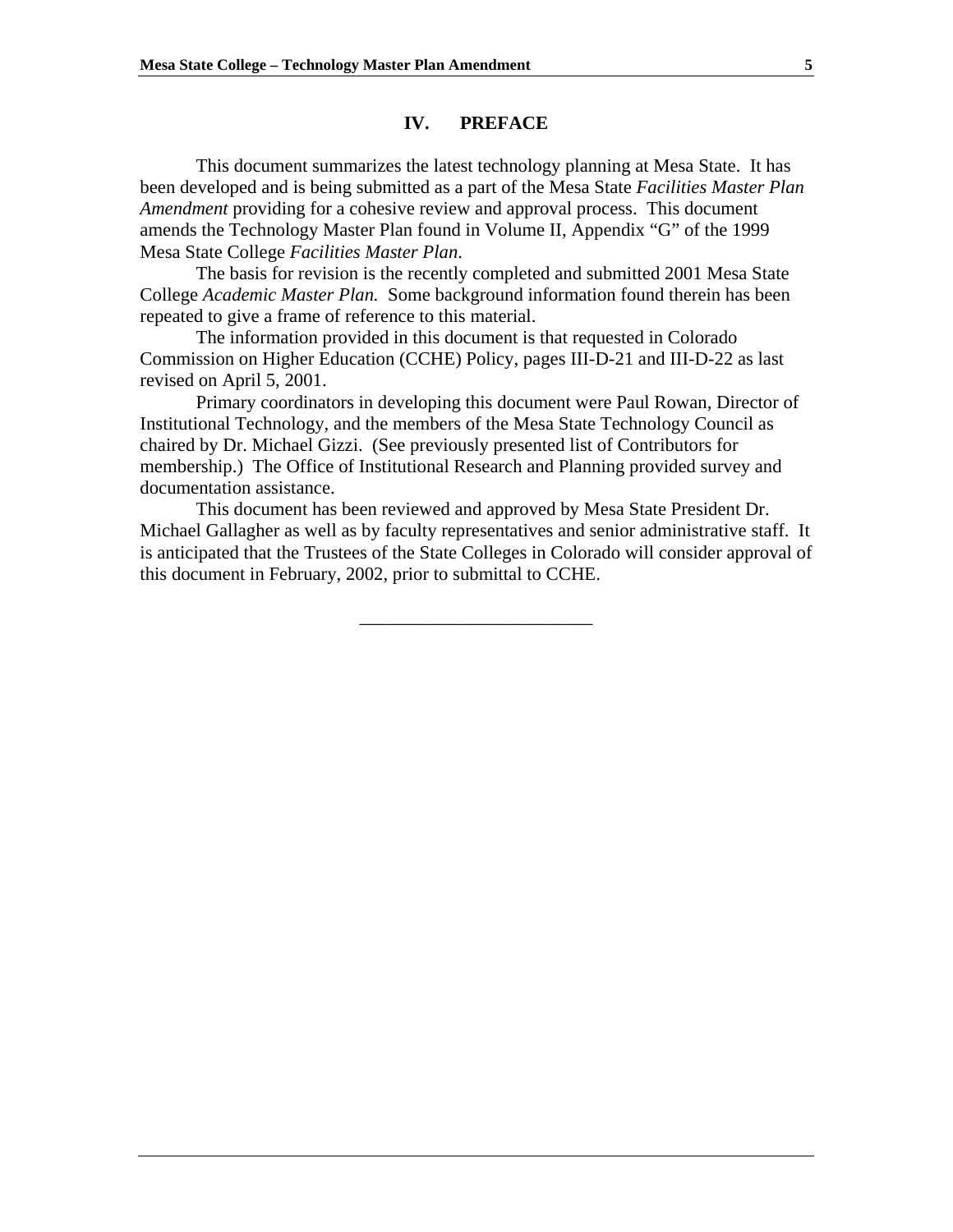## **V. TECHNOLOGY INITIATIVES AND ACCOMPLISHMENTS**

Mesa State's involvement with information technology formally began in 1985. Its history is a story of rapid change and development, significantly impacting all areas of the institution. $1$ 

 The latest major technological accomplishments at Mesa State are the result of the Colorado Legislature's funding of the 1999 *Technology Infrastructure Program Plan*. This document listed a series of projects which, when completed, would upgrade the technology infrastructure on the main campus and provide for increased student access to Mesa State's educational resources. The following items describe those projects and give a status report for each.

#### NETWORK EXPANSION WEST OF COLLEGE PLACE:

 This project included installation of conduit from Wubben Hall west across College Place serving the westward main campus expansion. Both telephone and fiber optic cables were included to serve defined needs. This portion of the project is complete.

Mesa State is also in the process of expanding its network capability to include a state-of-the-art Storage Area Network (SAN). The SAN will provide reliability and extensive storage capability for the college's fifteen servers that support 1,300 PCs and printers among three campuses. Current efforts will integrate five of the main servers.

The SAN is a special network that acts in conjunction with the existing main campus network. It provides reliability by "clustering" critical servers, meaning that if a server goes down its load will be shared by the remaining servers. Storage capability is also extended with Redundant Array of Inexpensive Disks (RAID) technology. Although the disk drives themselves are not overly expensive, the quantity of drives needed and the implementation of a well-designed RAID system is expensive. This is a similar technology that provides redundant memory if a disk drive goes bad. These two technologies, "clustering" and RAID, will provide the reliability and robustness required by faculty, staff, and students to accomplish their day-to-day work in today's world that requires a system that is virtually operational at all times

## ATM / GIGABIT ETHERNET NETWORK UPGRADE:

 This project included an upgrade of existing network switches and the installation of three new network switches. This work increased the speed and capacity of the existing network with a one-gigabit backbone so that the anticipated computer port expansion could be accommodated. This project is complete.

#### RESIDENCE HALL NETWORK EXPANSION:

 $\overline{a}$ 

 This project consisted of wiring the three older residence halls (Mary Rait Hall, Pinion Hall, and Tolman Hall) and Walnut Ridge Apartments so that residents will be

 $<sup>1</sup>$  A history of that development from 1985 until 1999 can be found in Appendix "A" of this document.</sup>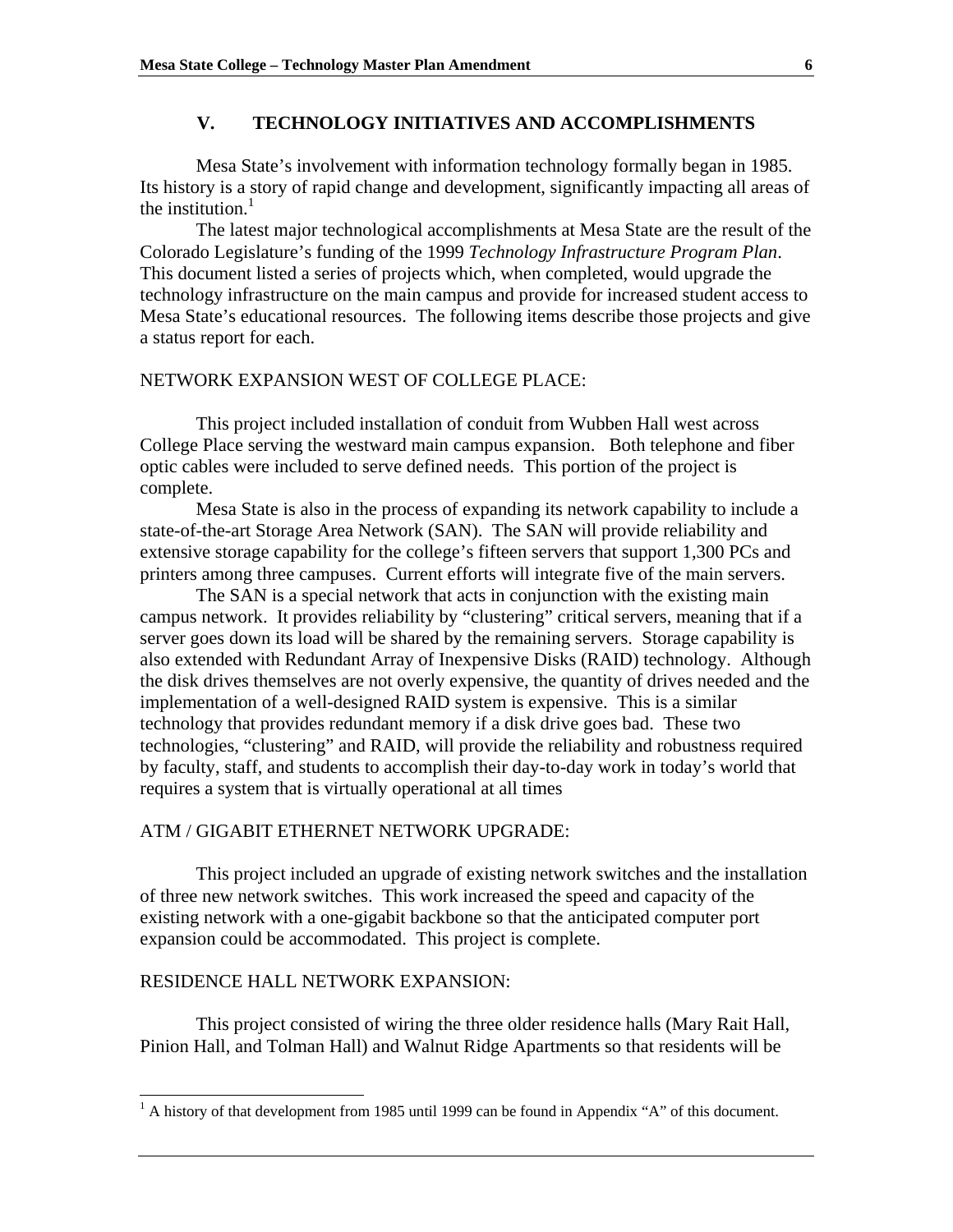able to access Mesa State's computer network and cable television. This project is complete.

#### ACADEMIC COMPUTER CENTER:

 This project involves the renovation of rooms in Houston Hall and in the Library for the consolidation and restructuring of IT functions and personnel. That project is currently in process.

#### WIRELESS ACCESS PORTS:

 The use of wireless technology is a method of increasing student access to the network without having to locate and connect into an accessible wall data plug. The extent and details of this project are currently under discussion. Changes in technology and campus attitudes have raised pertinent questions that require resolution.

#### CLASSROOM UPGRADE:

This project upgraded technology in Mesa State's classroom facilities adding:

Data/Video Projector or Data Monitor Multimedia Computer with network and Internet connections VCR

It also provided for new equipment in the College's TV studio. This project is currently on schedule with completion anticipated by the summer of 2002.

#### MULTIMEDIA DISTRIBUTION CENTER:

 This project included equipment and sufficient cabling to provide multimedia information to a limited number of classrooms in Houston Hall from Media Services located in the Library. Multimedia information acquired from satellite downloads, television studio productions, compressed video, and other sources would then be accessible for direct classroom use. This project is currently in design.

## STUDENT TECHNOLOGY TRAINING CENTER:

 This project involved the remodeling of room 212 in the Library to function as a Student Technology Training Center and as a Distance Learning Classroom. The project is complete.

**\_\_\_\_\_\_\_\_\_\_\_\_\_\_\_\_\_\_\_\_\_\_\_\_\_\_\_\_\_\_**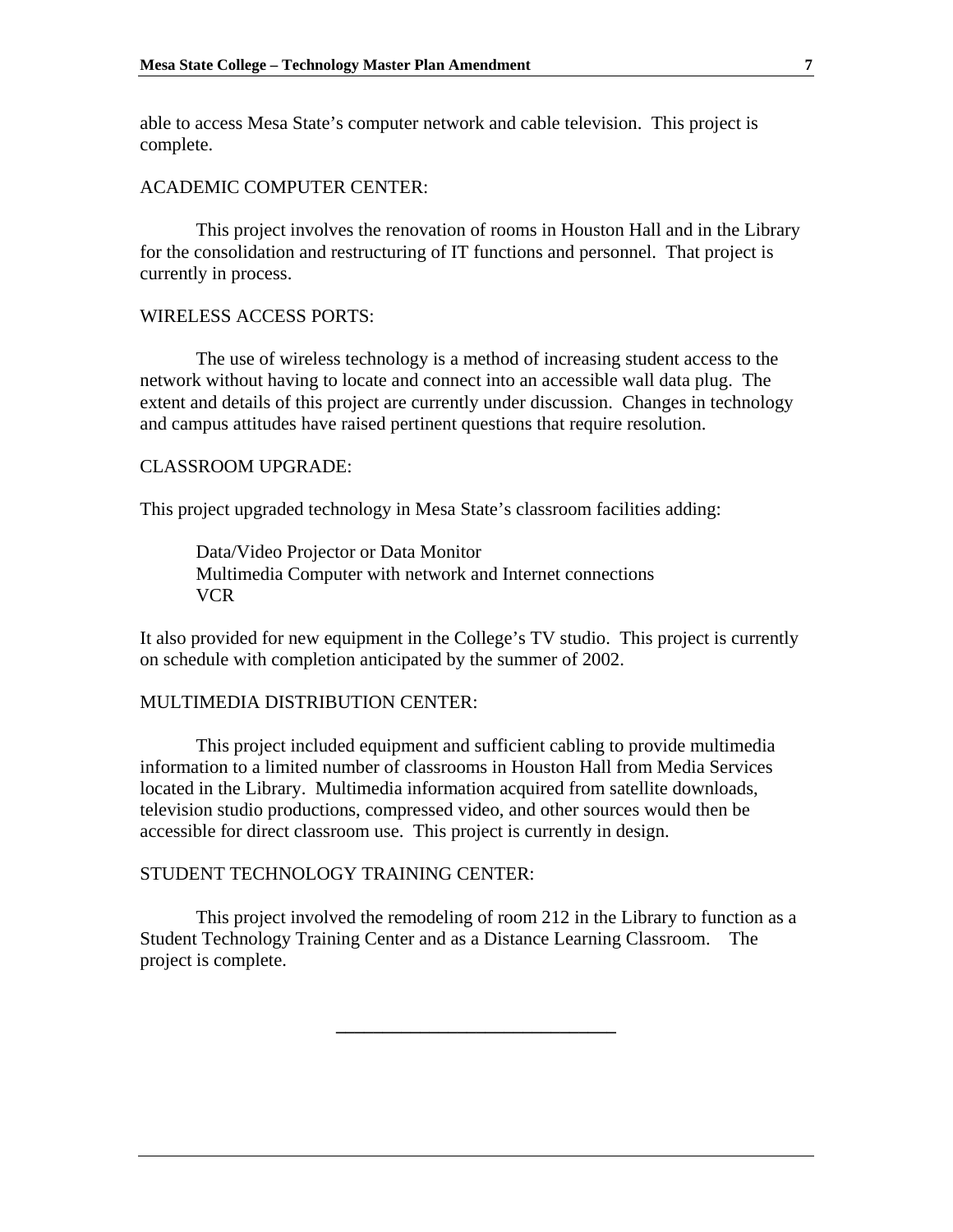## **VI. Information Technology Operations, Initiatives, Resources, and Issues**

## OPERATIONS:

14 FTE IT staff oversee networking, computing, and telecommunications technology for the institution. They are responsible for:

- The operation and maintenance of over 1000 PC's, 1300 network ports, and 15 major servers,
- The support and operation of the SCT Banner administrative computing system as well as all academic systems and software,
- Limited help desk support and training for end users,
- All telephone and telecommunication needs, and
- All audiovisual classroom and distance learning technology needs.

It should be noted that technological operations at Mesa State also include those of Media Services who, with 2 FTE, provide direct AV support and equipment to all classrooms as well as distance learning capability for the region.

## INITIATIVES:

The primary initiatives regarding technology at Mesa State involve the goals and objectives established for the institution in its recently completed *Academic Master*  Plan.<sup>2</sup> A listing of those goals and objectives related to technology can be found in the next section of this document. Other initiatives include:

- Working with the UTEC and Montrose campuses of Mesa State to determine a strategy for better IT and Media Services support,
- Determining an effective strategy for IT and Media Services support beyond normal administrative business hours,
- Working on a strategy for an administrative document imaging system, and
- Completing the implementation of a hardware and software inventory system.

#### RESOURCES:

 Technology budgets have remained essentially flat for the past five years, yet more is continually being asked of the department. Budgets that were at one time adequate to provide technology in limited areas are now stretched to provide comprehensive services to all parts of the institution. (See additional discussion in the next section of this document.)

 2 Mesa State College, *Academic Master Plan*, November 2001. This document has been approved by the Trustees of the State Colleges in Colorado, and is currently under review by the Colorado Commission on Higher Education.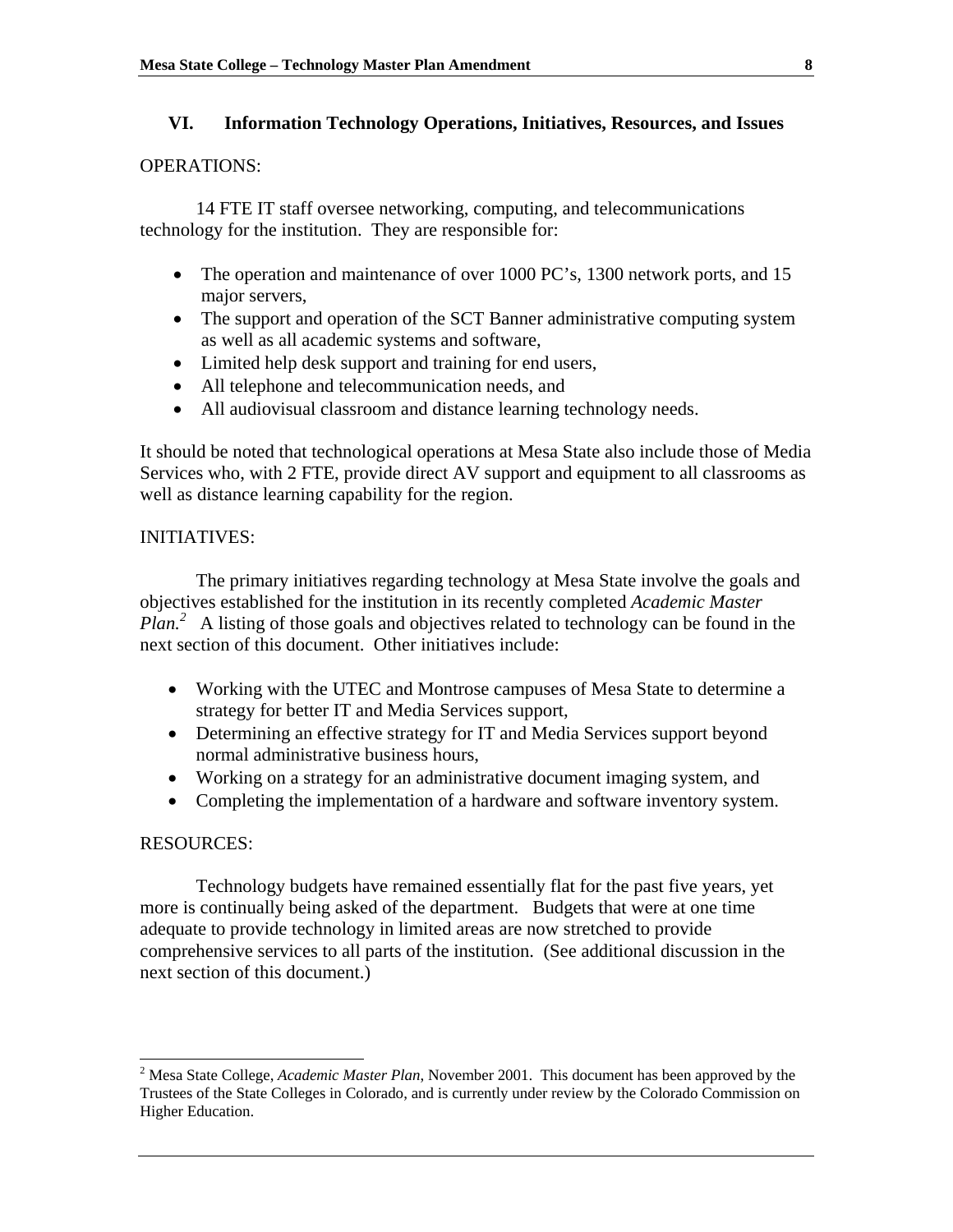## ISSUES:

Mesa State technology issues generally fall into the following categories:

- The need for additional operational resources,
- The need for better communication between IT related functions and the rest of the institution to support and enhance its teaching and learning mission, and
- The need to respond to technological development and to provide technology in a reliable, comprehensive, cost effective, and efficient manner throughout the institution.

\_\_\_\_\_\_\_\_\_\_\_\_\_\_\_\_\_\_\_\_\_\_\_\_\_\_\_\_\_\_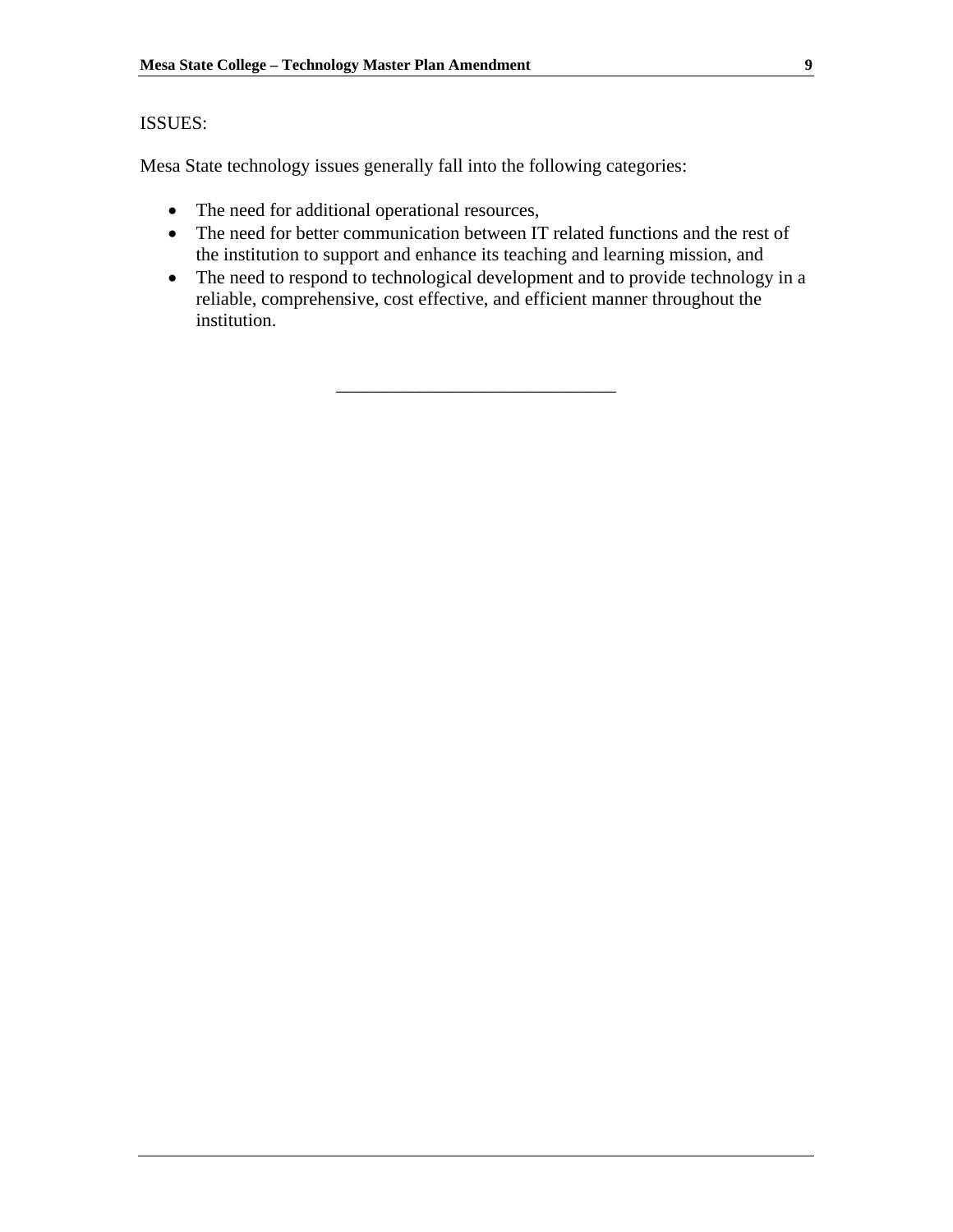# **VII. Information Technology Goals and Objectives**

 The purpose of technology at Mesa State is to enhance the teaching and learning process that has become the hallmark of the institution's role and mission. The specific goals and objectives for technology delineated in the recently completed Mesa State *Academic Master Plan* are as follows:

| <b>AREA</b> | <b>GOAL</b>                                                                                                                                                        | <b>OBJECTIVE</b>                                                                                                                                                                                                                                      |
|-------------|--------------------------------------------------------------------------------------------------------------------------------------------------------------------|-------------------------------------------------------------------------------------------------------------------------------------------------------------------------------------------------------------------------------------------------------|
| Process     | To support learning through the<br>refinement of traditional teaching<br>methods and the use of new<br>instructional designs and                                   | To increase support for exploring and<br>implementing new teaching methods and<br>technologies to significantly improve<br>teaching.                                                                                                                  |
|             | technologies.                                                                                                                                                      | To regularly survey faculty regarding<br>opinions about the adequacy of the<br>classrooms, other teaching facilities, and<br>support provided.                                                                                                        |
|             | To expand available technology<br>in terms of equipment, support,<br>and expertise, along with<br>appropriate technological<br>support, to provide a full range of | To annually review support needed and<br>provided at all sites to which programming<br>is delivered by Media Services,<br>Information Technology, and/or the Center<br>for Teaching and Learning.                                                     |
|             | educational services.                                                                                                                                              | To upgrade campus technology,<br>equipment, and software, and to provide<br>additional lab support staff.                                                                                                                                             |
| Support     | To recognize the infusion of<br>technology in programs and to<br>provide necessary resources and<br>support.                                                       | To develop a planning strategy for<br>additional future demands on facilities and<br>technology as they relate to the academic<br>mission of the College.                                                                                             |
|             |                                                                                                                                                                    | To intensify the search for external<br>technology funding.                                                                                                                                                                                           |
|             |                                                                                                                                                                    | To conduct a study of Media Services and<br>Information Technology and their relation<br>to the academic community and to other<br>College technologically based operations<br>in order to assure efficient and economical<br>operations and support. |
|             | To support students' success                                                                                                                                       | To provide adequate staff and hours of                                                                                                                                                                                                                |
|             | through academic advising,<br>career counseling, leadership and<br>volunteer service programs, and<br>extracurricular activities.                                  | service, especially at night and<br>weekends                                                                                                                                                                                                          |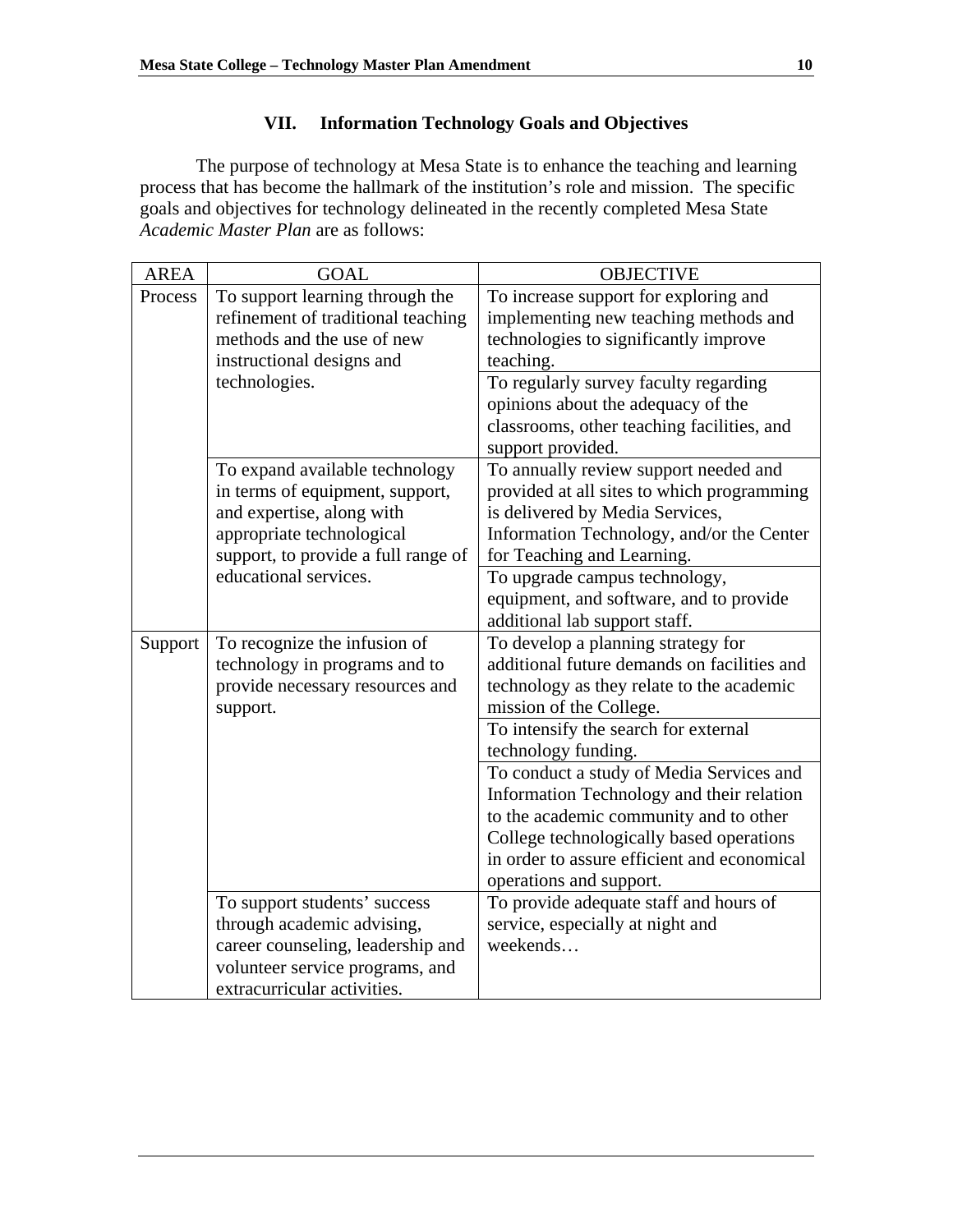It is significant that the technological goals and objectives delineated in the *Academic Master Plan* are found in both process and support areas of that document.3 This *Plan* noted that the institution's attitude toward and needs for technology were changing. As stated in the conclusions section of that document:

"The focus of technology planning is changing. In the past, most efforts dealt with infrastructure issues – networks, hardware, and accessibility issues. While future planning must consider such questions, the primary focus is now concerned with application issues – how technology can be used to enhance both teaching and learning. The attitude toward technology is changing from "tool" to "utility" – infusing programs and courses as a necessary part of the academic experience. This attitude change is impacting planning for future academic programs and courses as well as building use and design."4

Technology is now an essential part of the institution – both in its primary role and in the support that it provides to that mission. Students in all areas expect current technology as a part of their curriculum. Faculty expect current technology in order to deliver instruction using a full range of tools as well as to stay up-to-date with developments in their various fields. The maintenance and acquisition of reliable developing technologies is essential to Mesa State as a regional education provider. Mesa State has become dependent on technology to accomplish its role and mission, as well as its day-to-day operations.

 This problem is not unique at Mesa State. In one of its latest publications, the Society for College and University Planning is talking about technology on campuses as a "digital plant", comparing it to a campus' essential physical plant of buildings and grounds.

"Our increasing reliance on digital technologies and the rate at which they are emerging and converging are confounding the boundaries and definitions of the physical plant. In fact, the communication technologies that have become so pervasive in higher education transcend the physical plant, creating a whole new infrastructure of virtual and physical spaces and services with a different class of uses and characteristics. This new set of spaces, services and applications is the digital plant… In short, the digital plant has grown into a major enterprise in most institutions. However, in many – if not most – institutions, it has not yet become a formal, systematic organizational element in the institution's planning and budgeting processes. Life cycle considerations and funding are among the most vexing problems as these new technologies are implemented in higher education."

 $\overline{a}$ 

<sup>&</sup>lt;sup>3</sup> The process section of the *Academic Master Plan* deals with how Mesa State delivers its various programs to students – the teaching and learning process. The support section of the *Academic Master Plan* deals with how Mesa State provides assistance to students and faculty as they participate in the teaching and learning process.

<sup>&</sup>lt;sup>4</sup> Mesa State College, *Academic Master Plan*, November 2001, Volume 1, page 49.

<sup>&</sup>lt;sup>5</sup> Boettcher, Judith V., Mary M. Doyle, and Richard W. Jensen, Technology Driven Planning: Principles to Practice, Society for College and University Planning, Ann Arbor, 2000, page 96.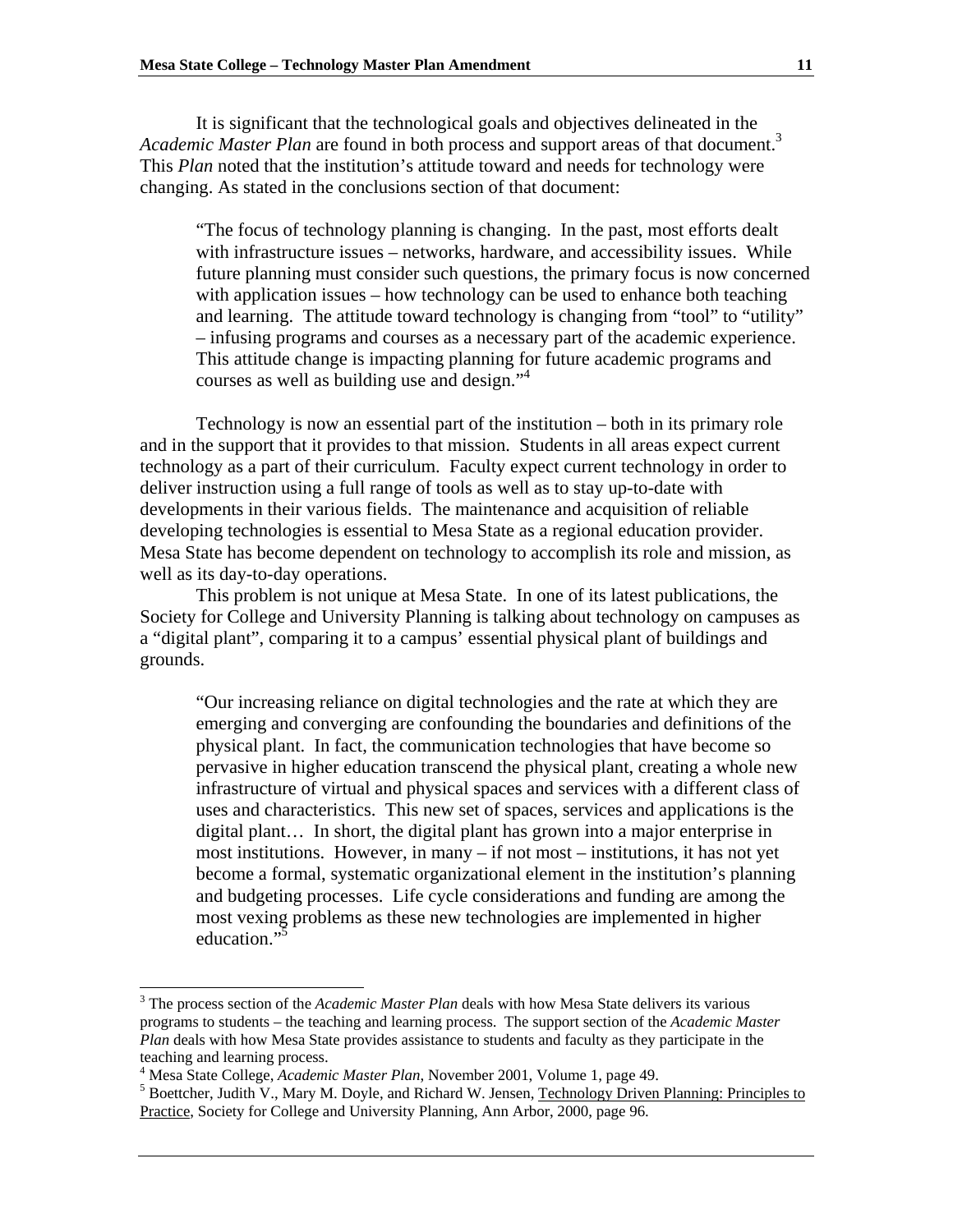It is interesting to note that the definition of the "digital plant" is quite broad. It includes computing and communication equipment and software at all locations, levels, and locations in a 24-hour per day format.<sup>6</sup>

The prior quote generally describes the state of technology at Mesa State. Thanks to the previously capital funded Infrastructure Project, and because the institution has set aside significant but limited funds for technology operations, a "digital plant" is in place. This digital plant functions quite well. Mesa State retains a staff of highly qualified professionals whose purpose is to keep it operating smoothly.

 But operational funding is limited and, as noted earlier, demands on IT are increasing. The digital plant cannot continue to be successful solely on the basis of an intermittent infusion of dollars for infrastructure upgrades. It must have adequate funding for both infrastructure and operations if it is to continue to be successful and meet the needs of the institution.

\_\_\_\_\_\_\_\_\_\_\_\_\_\_\_\_\_\_\_\_\_\_\_\_\_\_\_\_

l

<sup>&</sup>lt;sup>6</sup> Boettcher, Judith V., Mary M. Doyle, and Richard W. Jensen, Technology Driven Planning: Principles to Practice, Society for College and University Planning, Ann Arbor, 2000, page 96.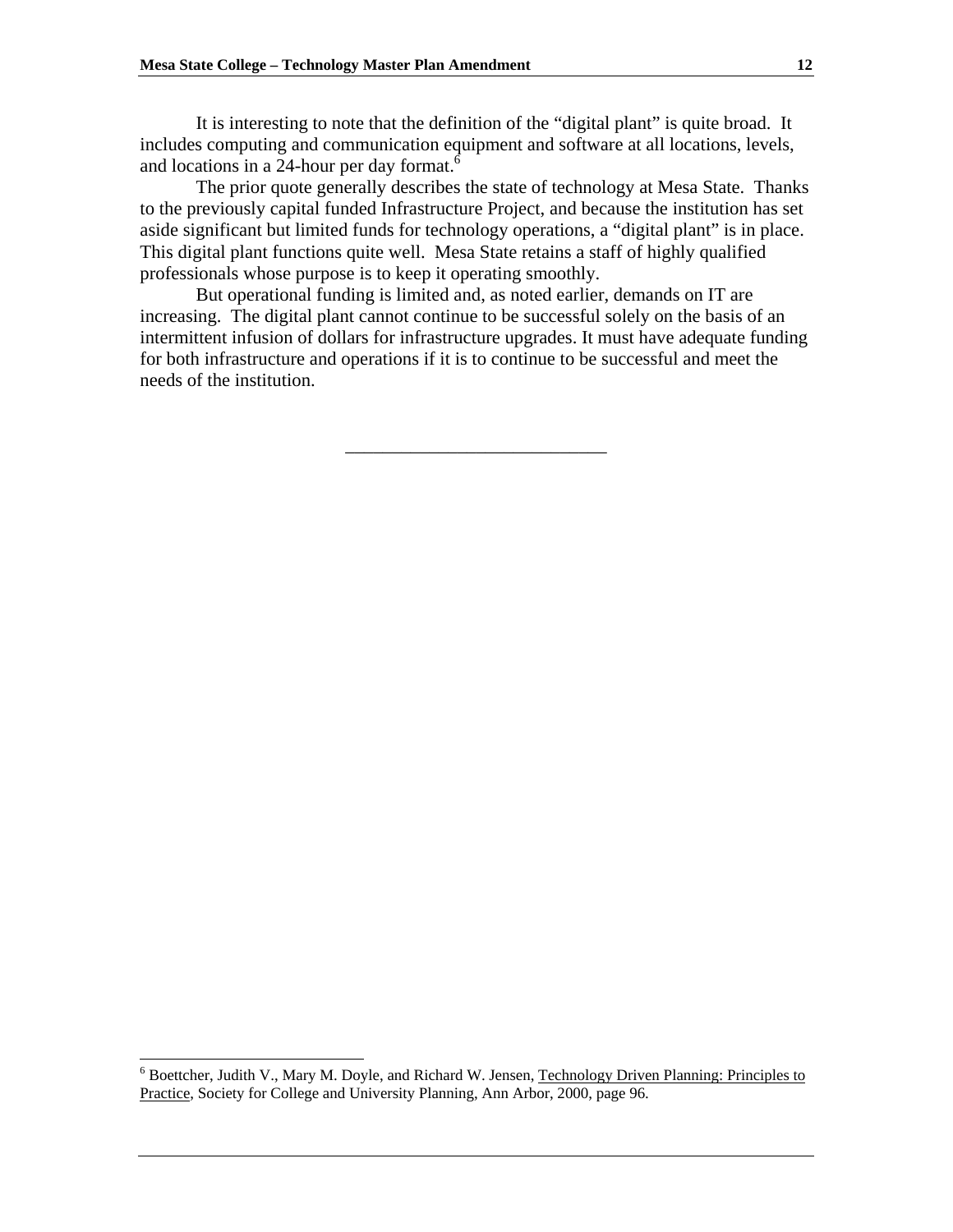#### **VIII. Distance Learning**

Mesa State's *Academic Master Plan* delineated the institution's current directions related to distance learning:

"Mesa State College has struggled to determine the range of roles technology can fulfill which further the educational experiences of its students and faculty. Since the first major influx of personal computers on campus in 1985, the College has been in continual discussion about how best to use technology for the benefit of all. Committees and departments have been organized and reorganized to make such decisions. One factor has emerged upon which everyone agrees – it is expensive. The College cannot afford to do everything possible with the limited technology dollars that it has at its disposal. It must be selective, choosing only those products and processes that will best serve the College's purposes.

For example, the College's role with distance education is becoming clear. Sufficient resources are not available to the College to be able to produce quality Internet courses on a continuing basis. Trial developments have proven to be relatively expensive and time consuming. But such classes are becoming a necessity – they increase access to higher education for a wide range of potential students who have either time or distance constraints. Distance education classes produced by the College for specific, regional purposes or produced by other institutions and brokered by the College can be readily accomplished. The overall objective is to expand academic resources and class offerings currently not available on the MSC campus in an efficient and effective manner.

The College does have distance education technology and can act as a distribution center. Through cooperation with other institutions, the College can provide up-to-date course offerings to its on-campus students and to those in rural western Colorado."<sup>7</sup>

 Mesa State is now using its distance learning capability to develop partnerships and to expand its role as regional education provider in western Colorado. Working with other higher education institutions, local school districts, and other organizations, Mesa State is increasing student access to a wide variety of educational resources. Because of its technological capability, the institution can work cooperatively with the Delta-Montrose Vocational School, Colorado Northwest Community College in Rangely, and Colorado Mountain College in Glenwood Springs. The institution is delivering a Post Baccalaureate Teacher Licensure Program with several school districts including those in Glenwood, Eagle/Vail, Aspen, and Rifle, and is developing the delivery of baccalaureate programs leading to licensure. Mesa State partners with some of these and other western Colorado institutions to develop interactive video connectivity for the benefit of all concerned.

Mesa State's cooperative initiatives, enhanced by technology, extend beyond its local geographic area. The College hosts the Western Colorado Graduate Center and provides facilities, library resources, student services, and administrative support for programs the Graduate Center brokers on campus.

 $\overline{a}$ 

<sup>7</sup> Mesa State College, *Academic Master Plan*, November 2001, Volume 1, page 31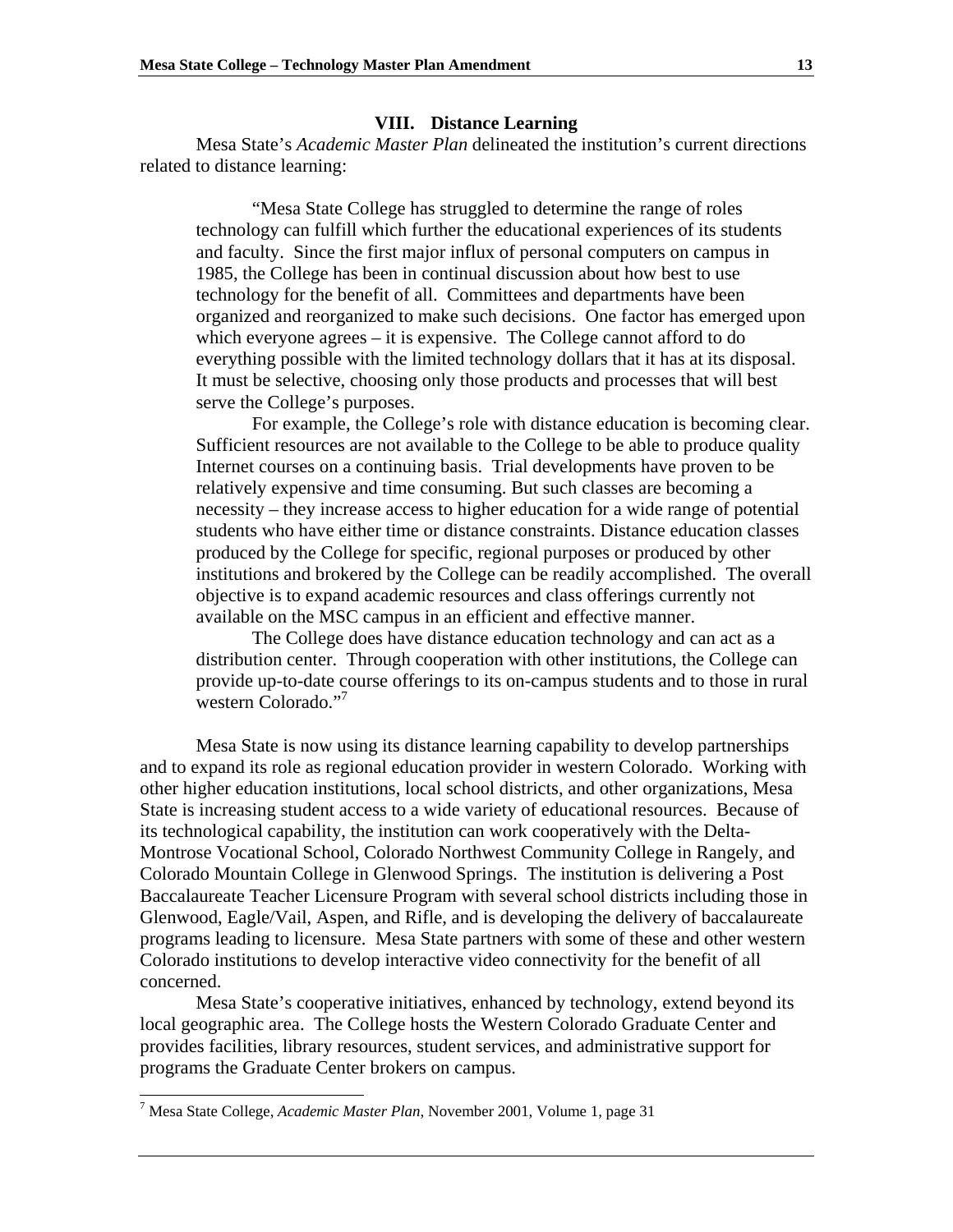## **IX. Information Technology Issues, Barriers, and Obstacles**

As stated earlier, Mesa State's technology issues generally fall into the following categories:

- The need for additional operational resources,
- The need for better communication between IT related functions and the rest of the institution to support and enhance its teaching and learning mission, and
- The need to respond to technological development and to provide technology in a reliable, comprehensive, cost effective, and efficient manner throughout the institution.

Following the completion of the *Academic Master Plan* in the fall semester of 2001, the Technology Council surveyed the faculty regarding technology in the institution. $\frac{8}{3}$  The greatest concern that the faculty have with technology is that it be reliable and function adequately for their use. This concern transcends the need for the latest up-to-date equipment and software.

The survey also indicated that there is a need for additional training of faculty to use technology in their teaching activities. Unfortunately, the faculty also said that they had limited time to be involved in such training. This problem was identified in the *Academic Master Plan* as a condition of productivity. According to a University of Delaware study, Mesa State faculty are among the most productive (and lowest paid) of those of comparable institutions in the nation. Because of heavy workloads, the faculty has limited time to spend in formal training sessions.<sup>9</sup>

Perhaps the greatest barrier to the continued success of IT at Mesa State is its generally low level of institutional funding available for various support and enterprise systems, and, specifically in this case, for improvement to campus information technology. Resources that might be utilized partially for technological development and enhancement are by necessity used for faculty and staff salaries that are some of the lowest in the nation. Significant internal budget reallocation has been necessary to sustain even current low salary levels.<sup>10</sup> There is little money for technology.

\_\_\_\_\_\_\_\_\_\_\_\_\_\_\_\_\_\_\_\_\_\_\_\_\_\_\_\_\_\_\_\_\_\_

<sup>&</sup>lt;sup>8</sup> A copy of the survey questions along with responses can be found in Appendix "B" of this document.

<sup>&</sup>lt;sup>9</sup> Mesa State College, *Academic Master Plan*, Volume 1, November 2001, pages 27-28.<br><sup>10</sup> Mesa State College, *Role and Mission Statement*, October 2001, Section 9.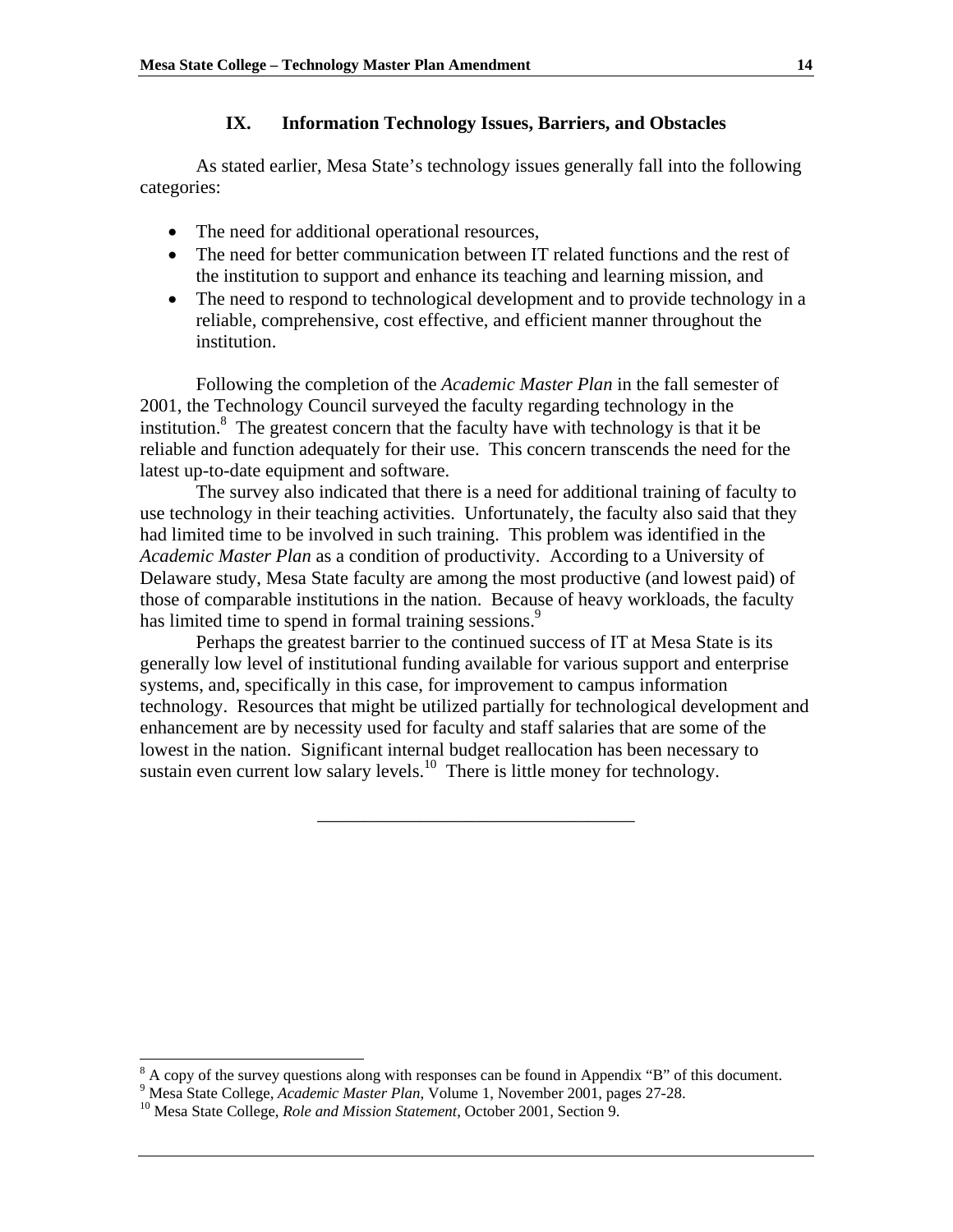## **X. Strategies and Rationale**

A change in the way resources are obtained, budgeted, and allocated for technology has become necessary for Mesa State. The essential use of technology throughout the institution's educational programs and support areas demands it. In many ways, the continued success of Mesa State's mission as a regional education provider rests on opportunities provided by technology. The following strategies are intended to begin that process:

- Define critical technologies that support the teaching and learning mission of the institution,
- Develop policies that will guide technology acquisition, maintenance, and replacement.
- Develop technologies that are more reliable, and that will assist the institution in a more efficient use of its resources,
- Budget for technology replacement based on life cycle considerations, and
- Locate and obtain additional external funding and resources for technological development.

The acquisition, maintenance, and replacement of technology are regular activities at Mesa State. As at other institutions, these activities often become confused with a perceived need to obtain the latest versions and updates of equipment and software. To be on the "cutting edge" is often seen as desirable. Yet, for some applications, such an attitude may not be necessary or appropriate. Mesa State develops policy statements to guide such decisions, basing technology on conditions that will consistently support the mission of the institution as a regional education provider.

Reliable systems have become a necessity in all areas of Mesa State. As stated earlier, the operations of the institution are dependent on a functioning IT system. One of the conditions that negatively affects reliability is the current plethora of equipment and operating systems. The irregular acquisition and replacement of computers on campus is causing problems. IT personnel must be able to work on equipment and operating systems that range from some that are new to some that are six to seven years old. Confusion and downtime often result. While some variation in equipment and software is unavoidable, a limit to the wide variation will help to provide more reliable systems.

 To assist in determining policies regarding technology acquisition, maintenance, and repair, those based on life cycle concepts will be utilized. It must be recognized, however, that life cycle concepts for buildings and those for technology are different. As stated by the previously referenced publication of the Society for College and University Planning:

"The rate of change and the changes themselves… have transformed the way we plan for a technology-intensive environment. We note that technology is supporting more and more services within the higher education environment. As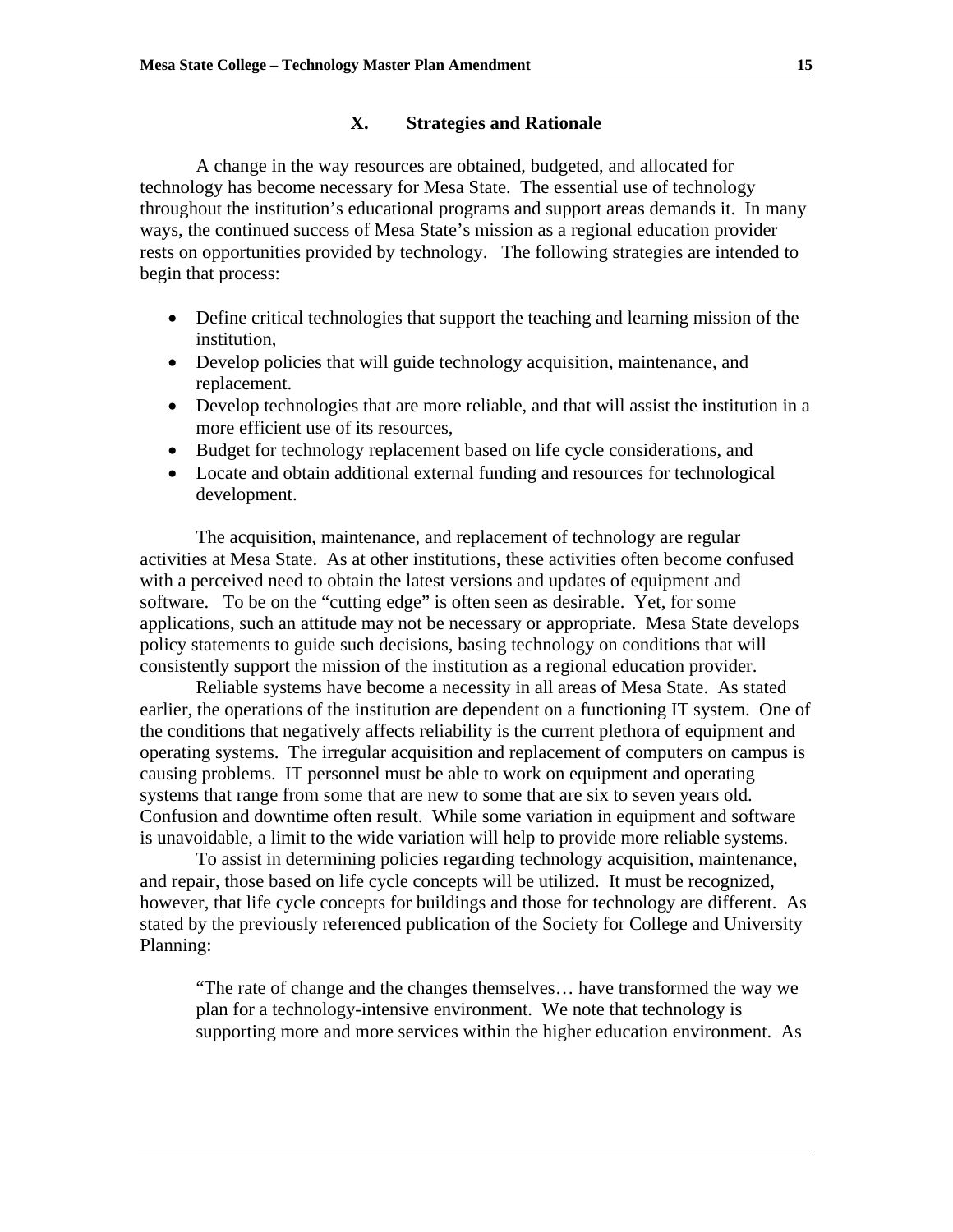this trend continues, the life-cycle concept will depend less and less on age and more and more on usefulness of the current technology and its rate of change."<sup>11</sup>

A building's roof may reliably perform its function for 20 years. After that time, it usually breaks, it leaks, and no longer functions. But much unbroken technological equipment that is still operable cannot use the latest software or function efficiently. Six and seven-year old computers still operate. But they cannot use some of the latest application software necessary in many programs at Mesa State.

Because of the current rate of change in technology, Mesa State would like to replace all computers on a rotating three-year basis. However, because of the limitations imposed by the number of available IT personnel, a four-year replacement schedule is deemed necessary. Such a policy and schedule for regular computer replacement is an essential element in creating a reliable technology.

Additional funding is essential to the development of a continuously successful IT system. External sources of grants and funds to cover operational costs are being sought. Unfortunately, most are not forthcoming on a continuing basis. Their life span is limited.

It is requested that the State of Colorado fund the operational portion of technology as it does the continuing maintenance of buildings. It is argued that the maintenance of such operational technology equipment is just as necessary to the operation of an institution as is its buildings and grounds. While it is understood that no such mechanism for funding currently exists, it is suggested that one be developed. The continued regular replacement of computers and software is essential to the maintenance of systems at Mesa State and to those it interfaces with throughout Colorado and the nation. The projects listed and requested in the next section of this document assume funding from the State that will support such operational necessities.

\_\_\_\_\_\_\_\_\_\_\_\_\_\_\_\_\_\_\_\_\_\_\_\_\_\_\_\_\_\_\_

l

<sup>&</sup>lt;sup>11</sup> Boettcher, Judith V., Mary M. Doyle, and Richard W. Jensen, Technology Driven Planning: Principles to Practice, Society for College and University Planning, Ann Arbor, 2000, page 3.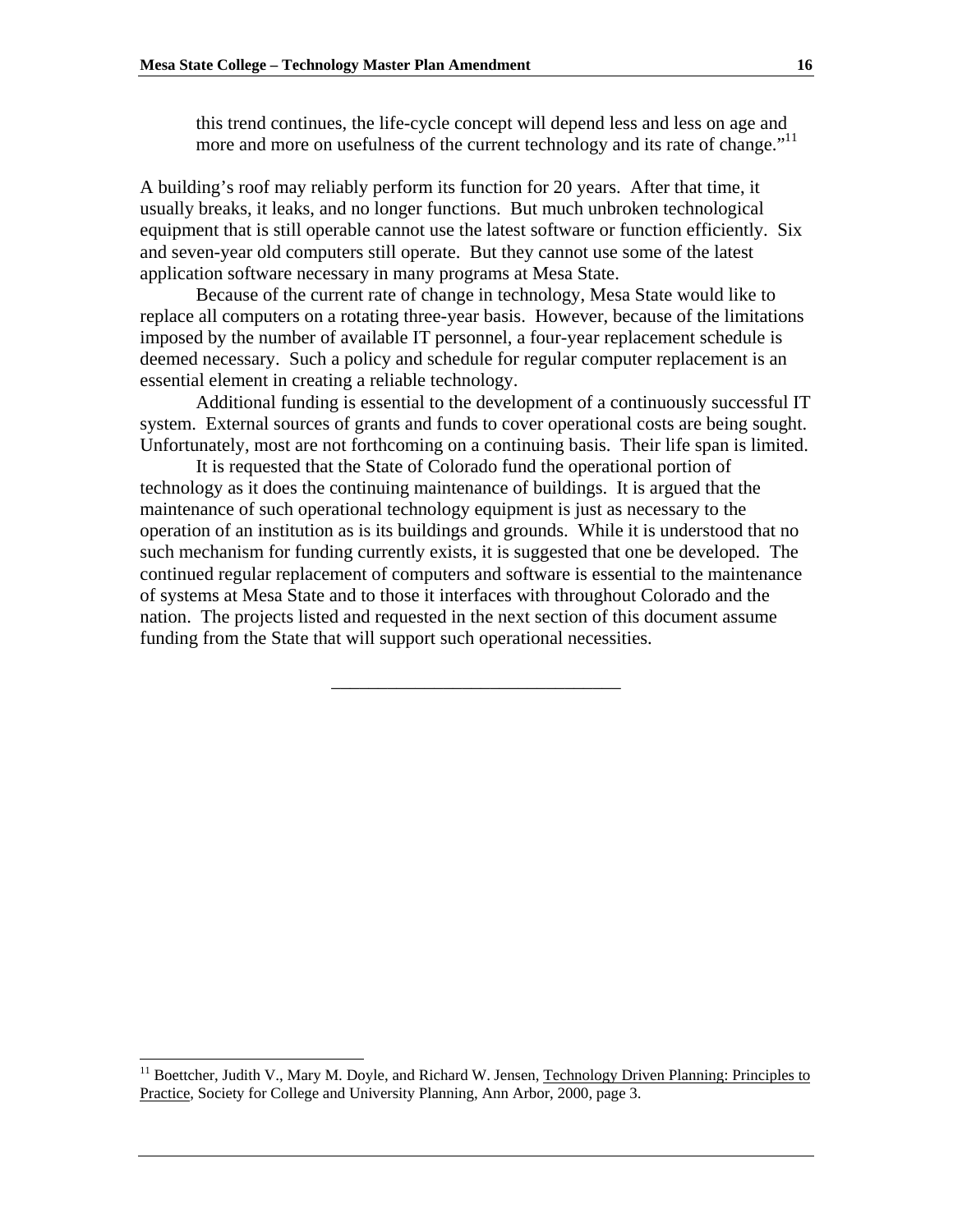#### **XI. Required Financial Resources**

 Following are three projects that are requested to be funded by the State of Colorado. A program plan document detailing each project will be submitted for such funding subsequent to CCHE approval of this document. Costs indicated below are for the current year. Ongoing yearly costs will, by necessity, require adjustment for inflation in accordance with State policy.

## **XI.A WebCT Enhancement**

Mesa State has selected WebCT as its course management system after a two-year trial period. This network-based software allows faculty and students to better communicate and enhance course work, and to more efficiently deal with the structural necessities of enrollment and grading, allowing more time for other activities. By using WebCT, faculty have an easy way to communicate with students, provide online assignments, to facilitate anytime learning through discussion boards and chat rooms, to make use of the various resources available on the World Wide Web, and to provide regular student feedback through usage of WebCT's online grade book tool.

It is proposed that the WebCT license be upgraded from the standard edition to the enterprise-level Campus Edition, that a separate server be provided to operate the system, and that SCT Banner modules and additional software be provided to link the software with the institution's enrollment data and systems. These proposed changes will provide full integration between WebCT and SCT Banner, the institution's current administrative computing system. Enrollment in a course through Banner will then automatically enroll students in the enhancing and book keeping WebCT activities for that course. The changes will also resolve compatibility and technical problems encountered with the trial system.

Costs for implementing the WebCT Campus Edition are:

- \$22,000 per year for licensing fees,
- \$55,000 for one-time expenses for additional SCT Banner modules, Mercury Message Broker, and gateway SCT,
- \$40,000 for design, consultation, and implementation, and
- \$7,000 for training.
- \$7,500 for ongoing software maintenance for SCT Banner Modules

Total funding for the project consists of first year costs of \$124,000 with ongoing yearly costs of \$29,500.

## **XI.B Document Imaging Project**

 This project provides hardware and software to scan, store, and retrieve the voluminous quantity of documents at Mesa State. While the immediate need is in Enrollment Management areas, Academic Affairs, Human Resources, and the Business Office will benefit. The system provides indexing, management, and capturing of paper documents for computer further applications.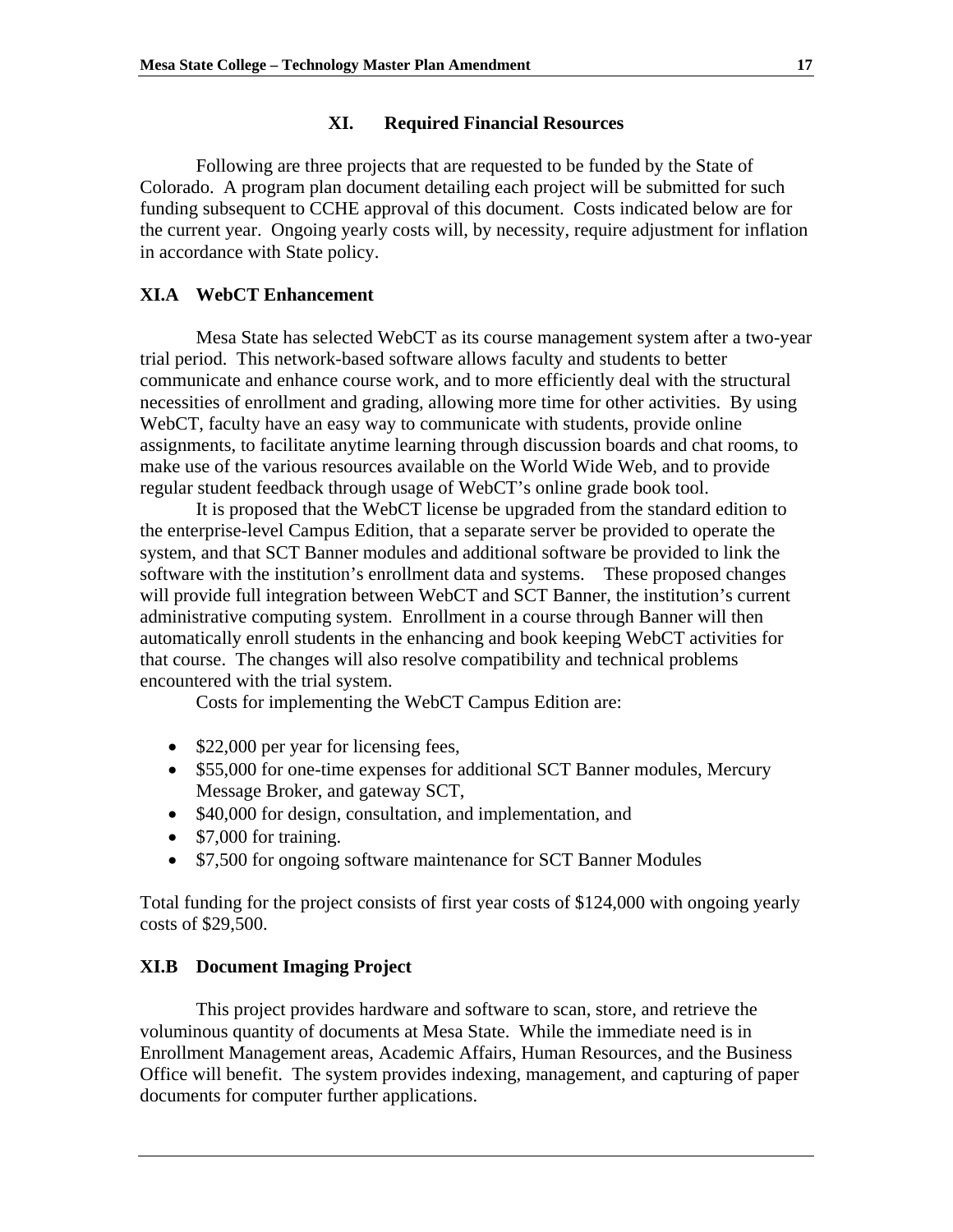The three departments of Enrollment Management – Financial Aid, Registration, and Admissions – are awash in paper work. The existing method of copying records to microfiche is time consuming and expensive. It also does not lend itself to expedient document retrieval or integration into computer-networked systems. The existing system cannot keep up with the present number of documents nor process future documents efficiently. This project will allow for more effective operations in dealing with incoming data and information.

 Three stations, each consisting of a PC and scanning device, are requested for this project. No additional personnel are needed.

Costs for implementing this project are:

- \$100,000 for equipment (3 sets) and software
- \$10,000 for design, installation and training
- \$5,000 ongoing for software maintenance

Total - \$110,000 initially with \$5,000 per year after.

## **XI.C Technology Operations Maintenance Project**

As explained earlier, the creation of a system for the regular replacement of technology at Mesa State is necessary for its continued success. Computers (1000), operational and standard application software, servers, and network components have a relatively short functional life-cycle. Regular replacement on a rotating four-year basis is requested.

\_\_\_\_\_\_\_\_\_\_\_\_\_\_\_\_\_\_\_\_\_\_\_\_\_\_\_\_\_\_\_

Yearly costs for this project are:

- \$325,000 for computers,
- \$20,000 for software
- \$110,000 for servers and related network components.

Total - \$455.000 each year of the four-year cycle.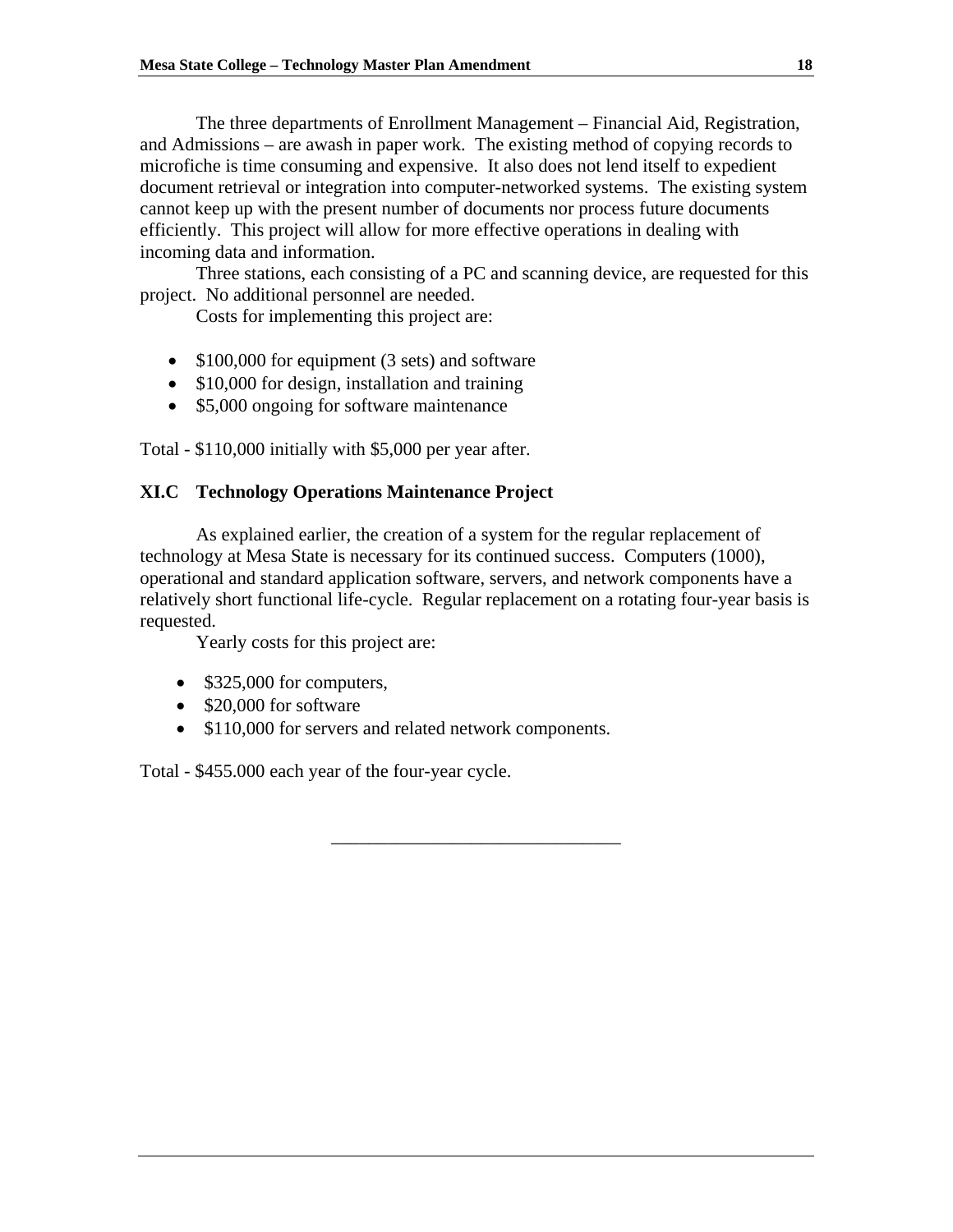#### **XII. Conclusions**

 The planning outlined in this document contains only the start of an ongoing process to make technology at Mesa State a "…formal, systematic organizational element in the institution's planning and budgeting processes."<sup>12</sup> The general rapidity of technological change, further analysis of the previously discussed faculty survey, as well as continued communication with all concerned will undoubtedly foster additional planning and development. Discussions are already underway in the Technology Council regarding additional projects and policy changes that can have an impact on the institution. Mesa State's progress in accomplishing the goals and objectives outlined in its *Academic Master Plan* will do likewise.

 This document should therefore be considered a working entity, necessitating change on a regular basis. Amendments will be submitted as conditions require.

\_\_\_\_\_\_\_\_\_\_\_\_\_\_\_\_\_\_\_\_\_\_\_\_\_

l

<sup>&</sup>lt;sup>12</sup> Boettcher, Judith V., Mary M. Doyle, and Richard W. Jensen, Technology Driven Planning: Principles to Practice, Society for College and University Planning, Ann Arbor, 2000, page 96.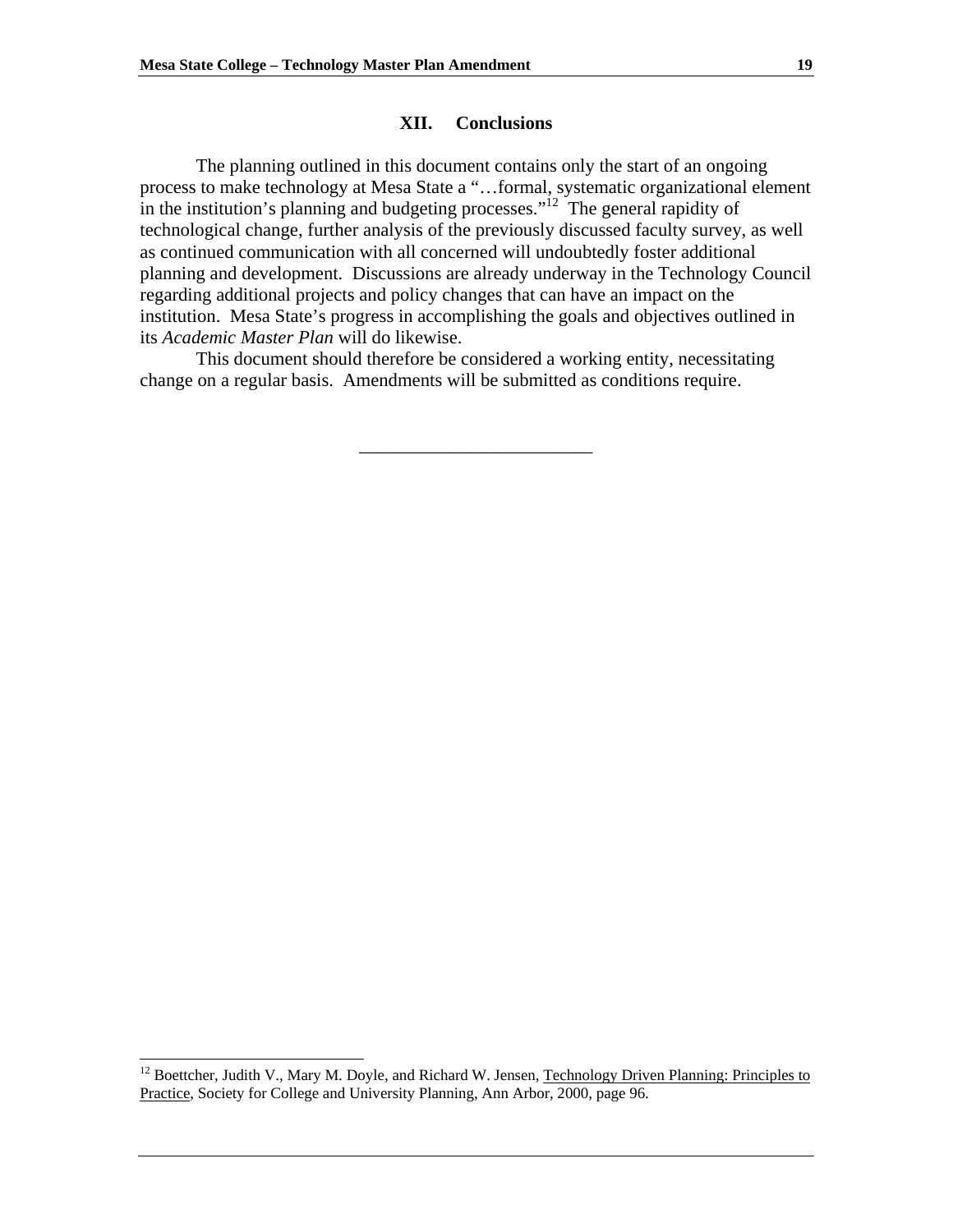# **APPENDIX "A"**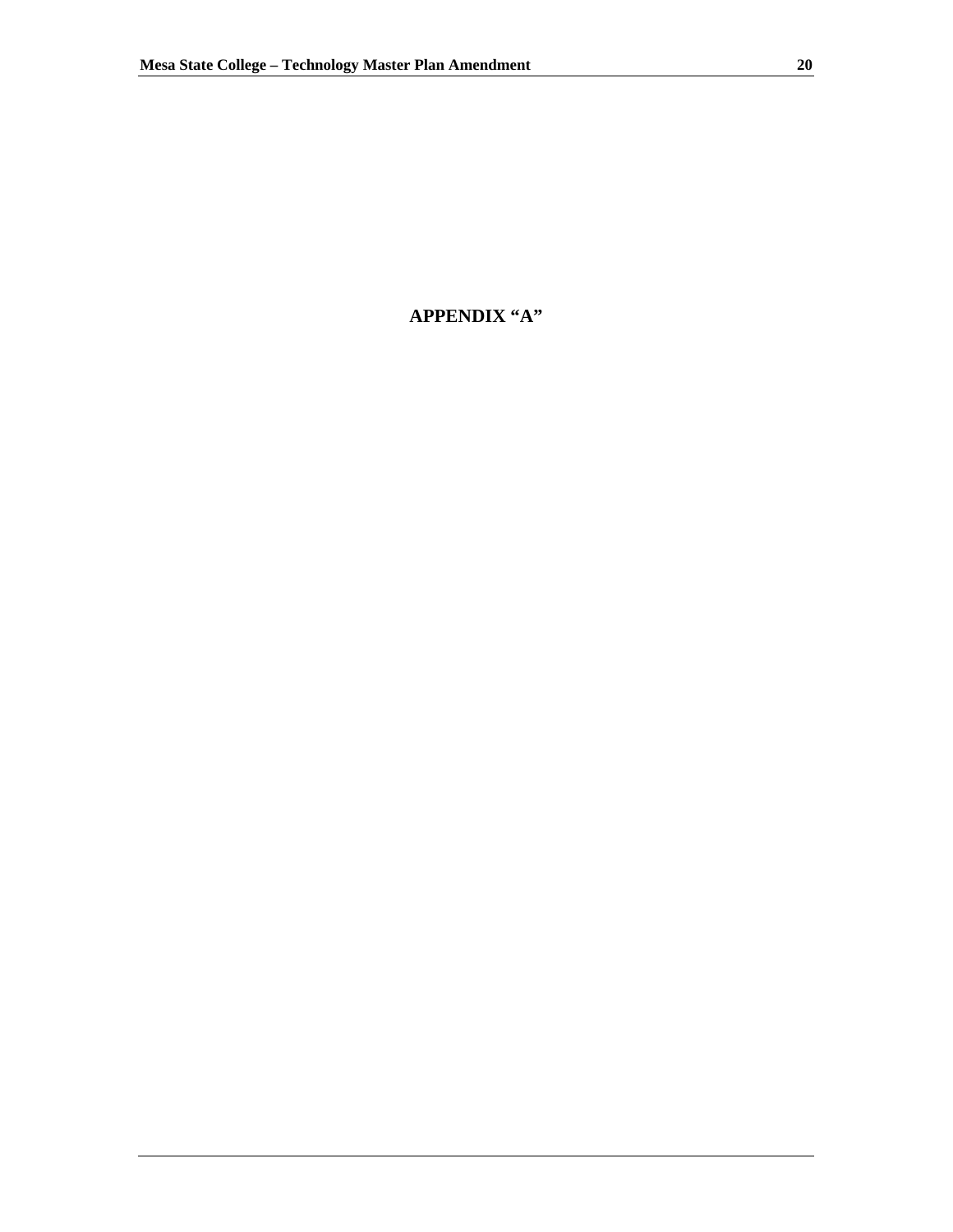#### **HISTORY**

The following paragraphs present the history of Mesa State's formal involvement with Information technology since its inception in 1985. The information is taken from the institution's first *Technology Master Plan* dated January 19, 1999. (Pages 12 – 14)

#### "…INFRASTRUCTURE:

The first milestone in the growth of computing resources was AT&T's donation of hardware, the backbone for the College's first local area networked computer laboratory. This grant made Mesa State one of the first campuses in the country with a local area network (LAN). Between 1985 and 1993, AT&T donated more than one million dollars in hardware to the College.

A wiring project completed in 1996 provided a 100 megabit FDDI fiber optic backbone for the main campus. This backbone enabled the College to upgrade its local area network from AT&T StarLAN to Novell Netware 4.1. The new network provides amore stable and reliable network. A CD-ROM tower was added to the network in 1997, providing network access to 24 different CD-ROM drives for instructional and applications software.

In addition to desktop access, all faculty, staff, and students have access to either of the College's UNIX mini-computers. Both systems provide Internet, e-mail, World Wide Web, USENET News, etc. Both faculty and students can create their own Web pages on the server. In 1996, faculty began utilizing the Web server for classroom purposes. Since that time, several faculty have established course home pages.

Faculty, staff, and students also have limited off-campus Internet access. 72 modem lines connect off-campus users to the UNIX mini-computers. All of these lines provide PPP Internet access with full graphical capabilities.

 Facilities on the main campus are linked via the Novell local area network with a fiber optic backbone. Students living in one of the four residence halls have campus network access in their rooms. The other three residence halls have a small computer lab available for their residents. Plans are underway to provide network access to all oncampus living facilities. Demands on the main campus data and communication network continue to increase as the College relies more heavily on the Internet, extends communication links throughout the west and develops an intranet environment for academic, student and administrative services.

Through leased T-I telecommunications lines, Mesa State is connected directly to the Montrose Campus, UTEC, School Districts 50 and 51, and all Colorado public libraries, as well as the Colorado CIVICS network. The College also has ISDN dial-up capability for establishing video conferences. In 1997-1998, Mesa State participated in the WestCEL consortium of K-12, vocational-technical schools, and higher education institutions to create a data and compressed video network on the Western Slope between participating entities.

#### EQUIPMENT

The use of computers at Mesa State College has undergone numerous transformations in the past fifteen years. As late as 1984, computing resources at the College consisted of twenty terminals connected to a DEC PDP 11-70 multi-host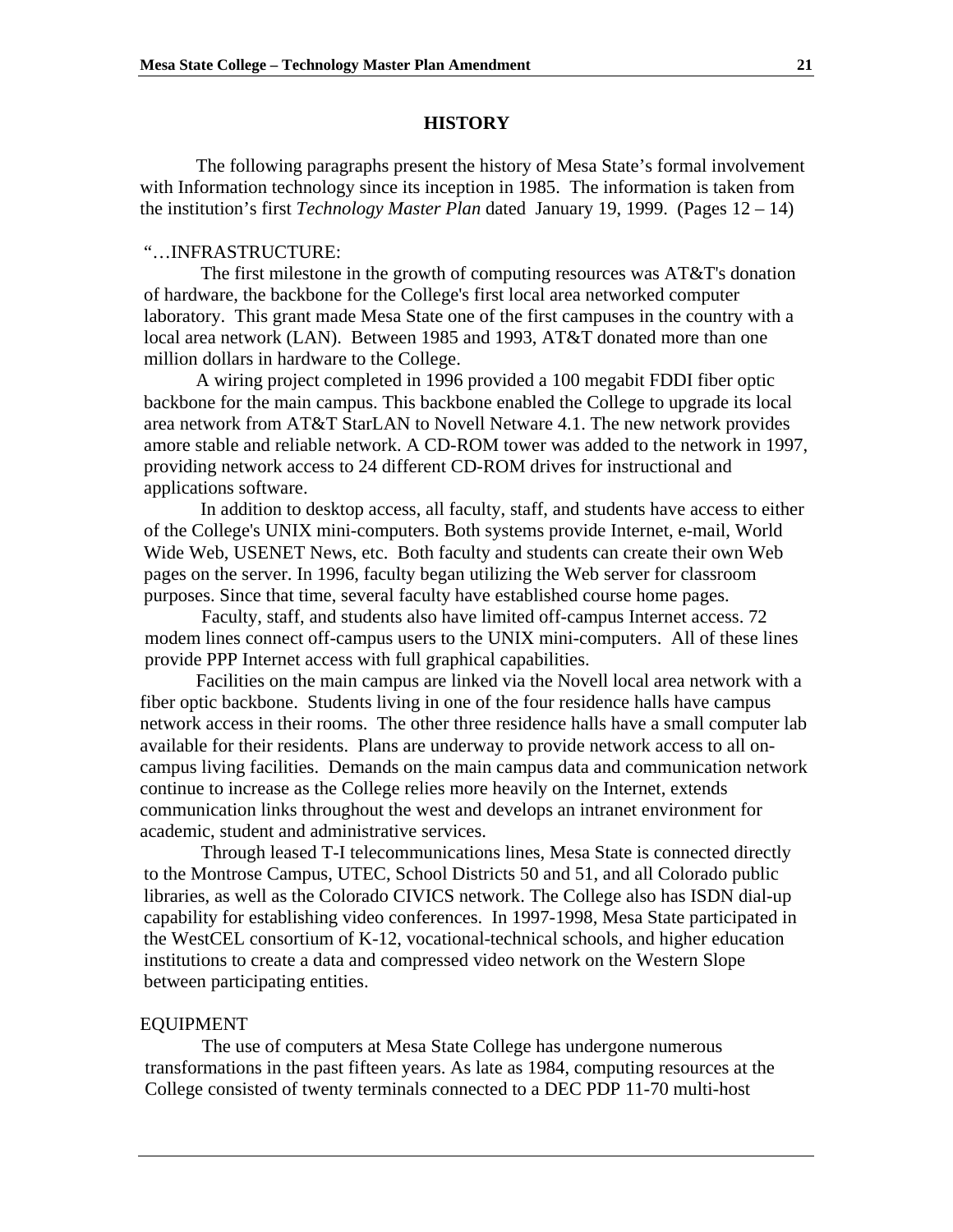computer. Faculty did not have computers in their offices, nor did any of the College's administrative staff.

With the completion of the John U. Tomlinson Library in 1986, the College's academic computing center moved to a laboratory in the new library. The College opened its first open student computer laboratory in that location. In the ten-year period between 1986 and 1995, the use of computers mushroomed. There are currently over 800 personal computers on the main campus and thirteen student computer classrooms or laboratories. Both the UTEC Campus and the Montrose Campus have two student computer labs each.

All full-time faculty currently have, at a minimum a 486 class personal computer with full network access in their offices. Most faculty run the Microsoft Windows 95 operating system and Microsoft Office software suites. Faculty in Mass Communications and Graphic Arts run Macintosh computers. All faculty have Internet access direct to their PC's at Ethernet speeds.

 Between 1994 and 1997, Mesa State created a total of 18 technology-enhanced classrooms. These classrooms all have networked computers, data projection and video playback capability. Primary funding for these projects came from a series of grants from the Colorado Commission on Higher Education. In addition, through this series of grants, Media Services has been able to add state-of-the art equipment such as non-linear video editors, CD-ROM recorders, digital cameras, slide and flatbed scanners, and multimedia production software as well as a faculty multimedia development lab.

Mesa State College is in the process of making the transition that will provide access to high technology for students and faculty in the classroom, library, offices, residence halls and home.

In August 1996, Mesa State inaugurated its first distance learning classroom in the library. Funded primarily from grants from the CCHE, Office of State Colleges, and Public Utilities Commission, the distance learning classroom is designed to emulate a regular classroom environment. The facility contains a PictureTel compressed video system and a PictureTel Socrates integrated teaching podium. The College also established compressed video facilities at the Montrose Campus and at UTEC with a PictureTel compressed video systems.

All Mesa State classrooms have a permanent overhead projector and projection screen. In addition, Media Services delivers mobile media equipment to classrooms. A limited inventory of notebook PC's, projection equipment, VCR's, televisions, and traditional audiovisual equipment is available to faculty for classroom use.

While all faculty have computers on their desks, these computers are often not designed for multimedia development. As a result, a faculty multimedia development laboratory has been established in the library. This laboratory contains five Pentium computers connected to the Internet and a wide variety of multimedia software and peripherals such as a digital camera, scanner, and color printer. This laboratory is available to all faculty for the development of multimedia materials for classroom or research projects. It also serves as a small group training center. "

\_\_\_\_\_\_\_\_\_\_\_\_\_\_\_\_\_\_\_\_\_\_\_\_\_\_\_\_\_\_\_\_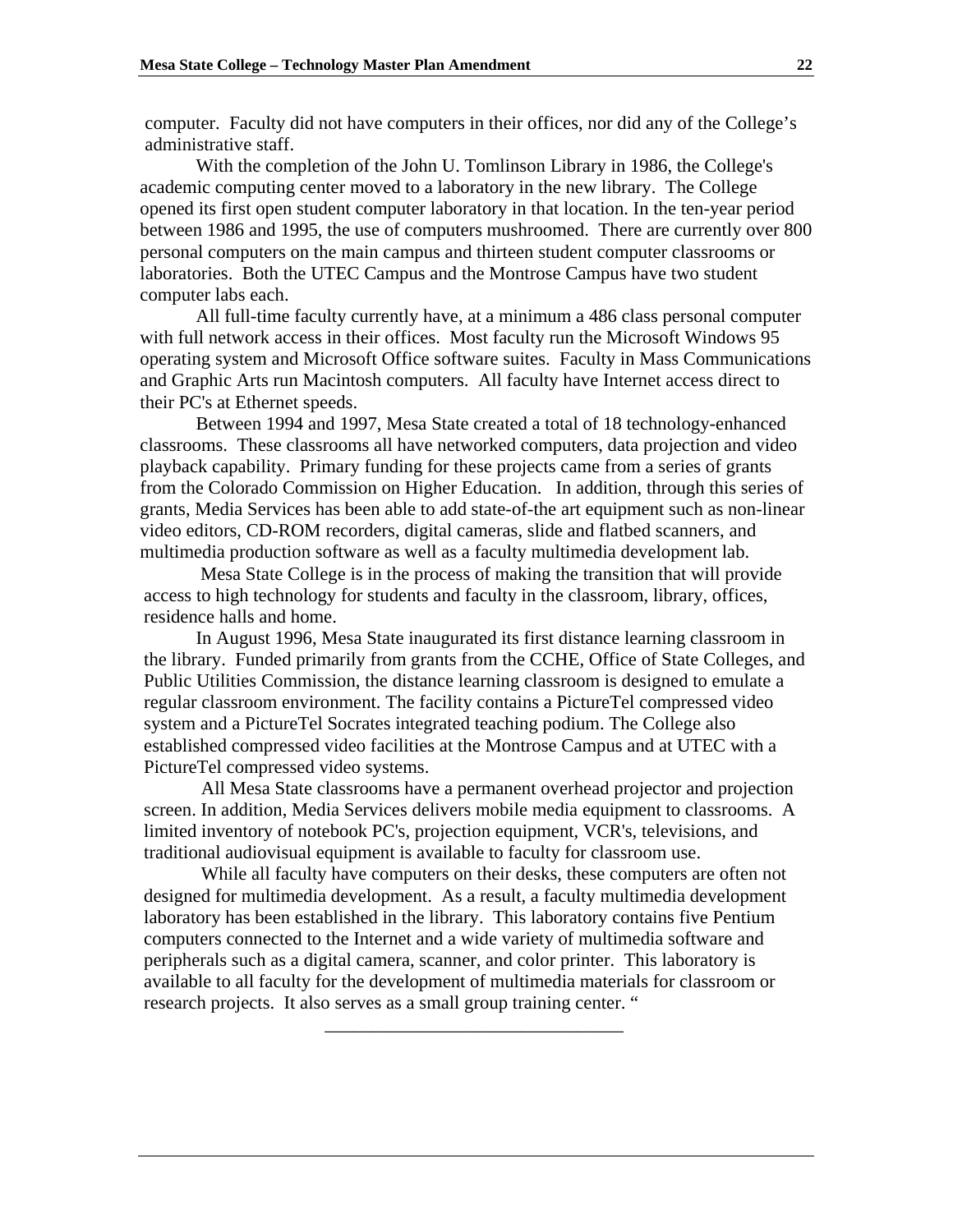# **APPENDIX "B"**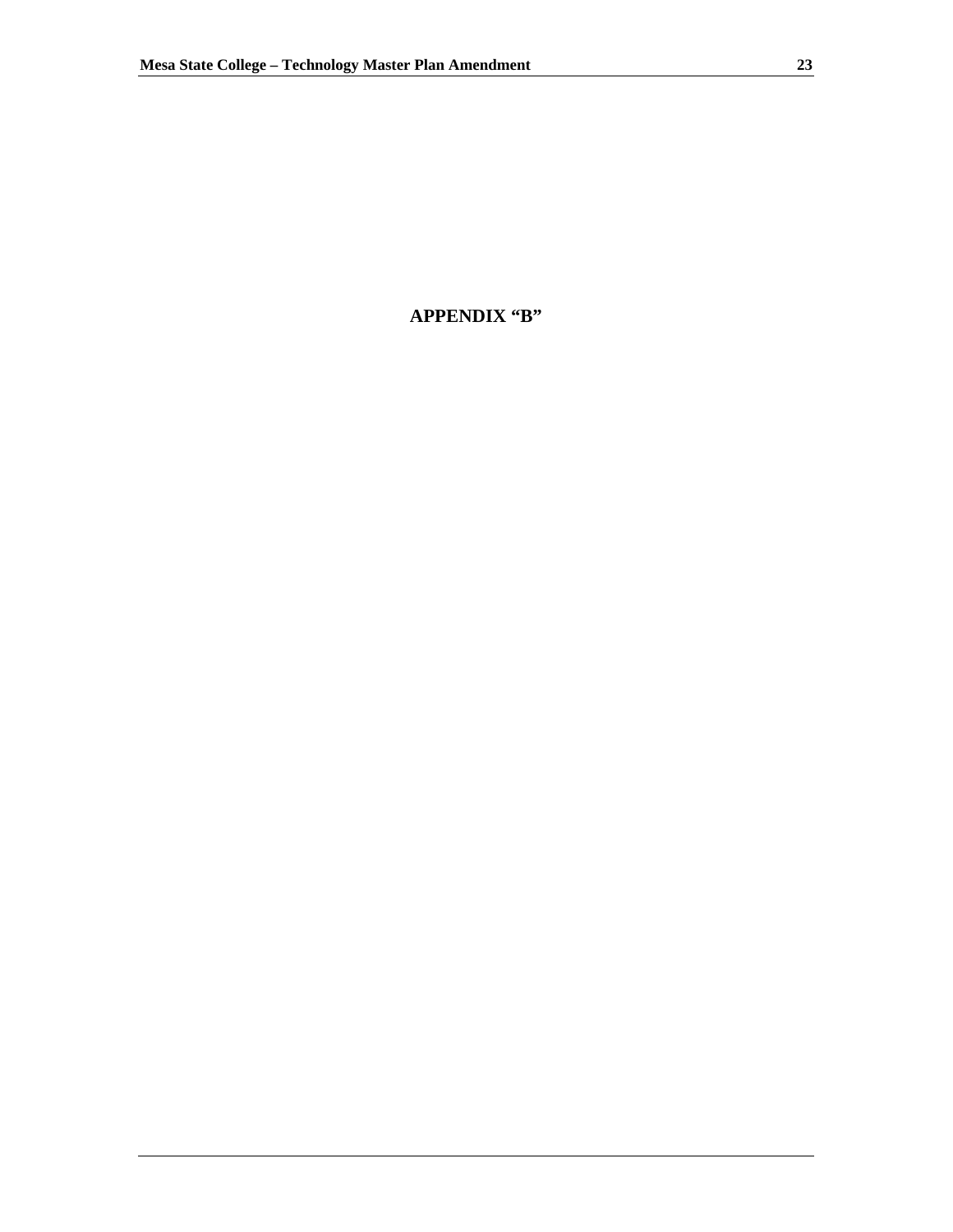Internet/World Wide Web 27 12.80% 15 5.12% 73 23.03% 118 23.51

CD Rom/Multimedia 19 9.00% 23 7.85% 26 8.20% 50

| N                              | 182                   |        |       |        |         |        |         |       |
|--------------------------------|-----------------------|--------|-------|--------|---------|--------|---------|-------|
| 1. Where do you teach most     |                       |        |       |        |         |        |         |       |
| of your classes?               |                       |        |       |        |         |        |         |       |
| Main Campus<br><b>UTEC</b>     | 148                   | 82.68% |       |        |         |        |         |       |
|                                | 27                    | 15.08% |       |        |         |        |         |       |
| Montrose                       | $\overline{4}$<br>179 | 2.23%  |       |        |         |        |         |       |
|                                |                       |        |       |        |         |        |         |       |
| 2. What is your contract       |                       |        |       |        |         |        |         |       |
| Status?                        |                       |        |       |        |         |        |         |       |
| Tenured                        | 73                    | 40.33% |       |        |         |        |         |       |
| <b>Tenure Track</b>            | 44                    | 24.31% |       |        |         |        |         |       |
| Full-time, non-tenure track    | 37                    | 20.44% |       |        |         |        |         |       |
| Adjunct                        | 27                    | 14.92% |       |        |         |        |         |       |
| 3. What is your                | 181                   |        |       |        |         |        |         |       |
| administrative unit?           |                       |        |       |        |         |        |         |       |
| School of Applied              | 25                    | 13.74% |       |        |         |        |         |       |
| Technology                     |                       |        |       |        |         |        |         |       |
| Accounting & Information       | 8                     | 4.40%  |       |        |         |        |         |       |
| Technology                     |                       |        |       |        |         |        |         |       |
| <b>Business Administration</b> | 14                    | 7.69%  |       |        |         |        |         |       |
| Human Performance &            | 6                     | 3.33%  |       |        |         |        |         |       |
| Wellness                       |                       |        |       |        |         |        |         |       |
| Nursing & Radiologic           | 8                     | 4.44%  |       |        |         |        |         |       |
| Sciences                       |                       |        |       |        |         |        |         |       |
| Education & Teacher            | 5                     | 2.78%  |       |        |         |        |         |       |
| Licensure                      |                       |        |       |        |         |        |         |       |
| Fine & Performing Arts         | 22                    | 12.22% |       |        |         |        |         |       |
| Languages, Literature &        | 29                    | 16.11% |       |        |         |        |         |       |
| Communications                 |                       |        |       |        |         |        |         |       |
| Social & Behavioral            | 27                    | 15.00% |       |        |         |        |         |       |
| Sciences                       |                       |        |       |        |         |        |         |       |
| BiologicalSciences             | 9                     | 5.00%  |       |        |         |        |         |       |
| Computer Science,              | 15                    | 8.33%  |       |        |         |        |         |       |
| Mathemtics & Statistics        |                       |        |       |        |         |        |         |       |
| Physical & Environmental       | 12                    | 6.67%  |       |        |         |        |         |       |
| Sciences                       |                       |        |       |        |         |        |         |       |
|                                | 180                   |        |       |        |         |        |         |       |
| 4. Current Use and desired     | Would                 |        | Would |        | Current |        | Current |       |
|                                | use. students         |        | Self  |        | Student |        | use     |       |
| WEB CT                         | 26                    | 12.32% | 52    | 17.75% | 12      | 3.79%  | 15      | 2.99% |
| Power Point                    | 21                    | 9.95%  | 39    | 13.31% | 20      | 6.31%  | 77      | 15.34 |
|                                |                       |        |       |        |         |        |         | $\%$  |
| Specific Course Software or    | 21                    | 9.95%  | 24    | 8.19%  | 34      | 10.73% | 52      | 10.36 |
| Courseware                     |                       |        |       |        |         |        |         | $\%$  |
| Computer-based simulations     | 20                    | 9.48%  | 33    | 11.26% | 31      | 9.78%  | 40      | 7.97% |
| or exercises                   |                       |        |       |        |         |        |         |       |

%<br>9.96%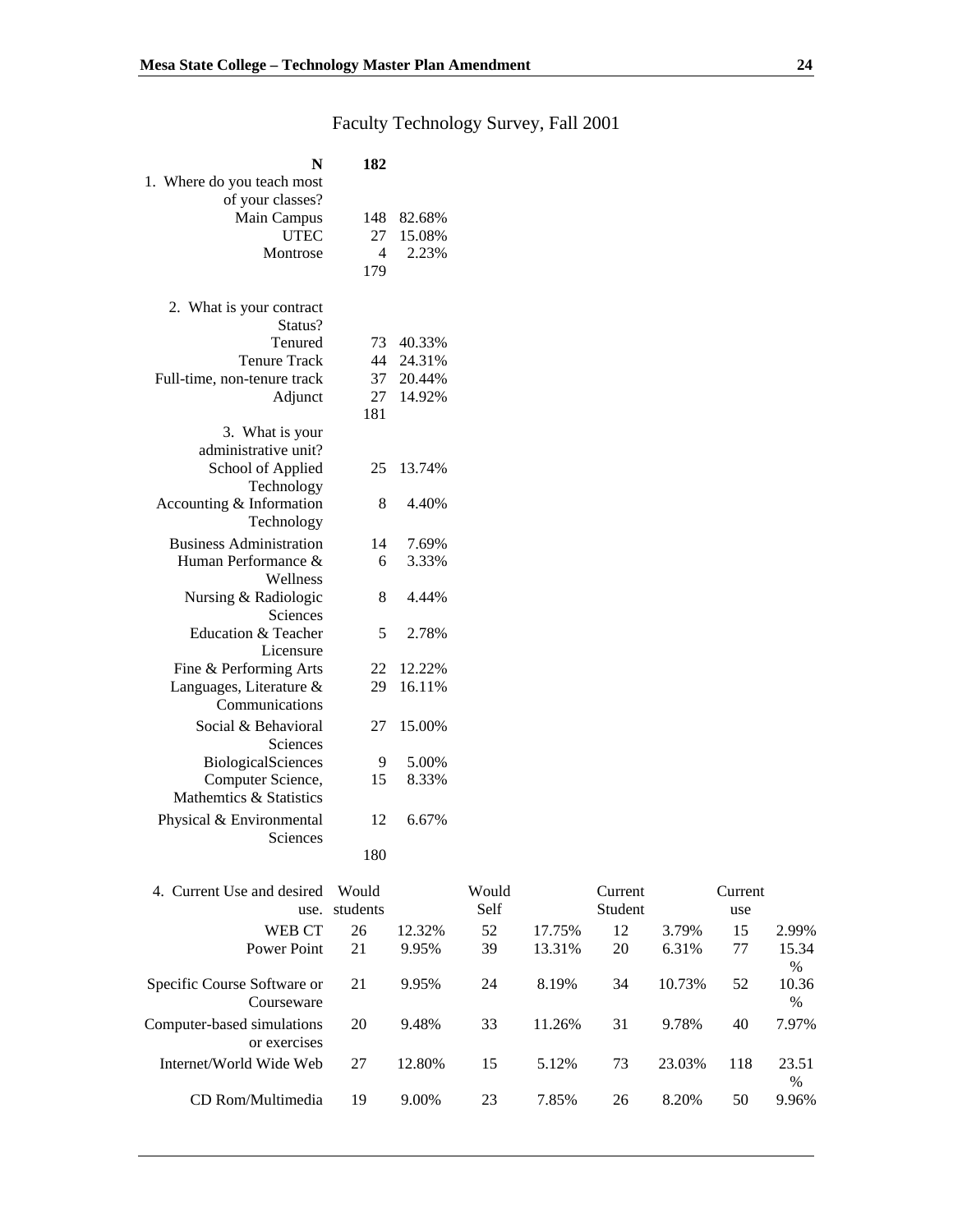| Applications                           |                  |        |       |        |         |        |     |               |
|----------------------------------------|------------------|--------|-------|--------|---------|--------|-----|---------------|
| On-line discussions                    | 16               | 7.58%  | 14    | 4.78%  | 13      | 4.10%  | 13  | 2.59%         |
| Homework Submitting &                  | 22               | 10.43% | 41    | 13.99% | 22      | 6.94%  | 36  | 7.17%         |
| Grading                                |                  |        |       |        |         |        |     |               |
| On-line reserves                       | 22               | 10.43% | 28    | 9.56%  | 28      | 8.83%  | 15  | 2.99%         |
| <b>General Application</b><br>Software | 11               | 5.21%  | 11    | 3.75%  | 41      | 12.93% | 65  | 12.95<br>$\%$ |
| Programming Languages                  | $\overline{c}$   | 0.95%  | $8\,$ | 2.73%  | 9       | 2.84%  | 10  | 1.99%         |
| Other                                  | $\overline{4}$   | 1.90%  | 5     | 1.71%  | $\,8\,$ | 2.52%  | 11  | 2.19%         |
|                                        | 211              |        | 293   |        | 317     |        | 502 |               |
|                                        |                  |        |       |        |         |        |     |               |
| 5. Support of high quality             |                  |        |       |        |         |        |     |               |
| teaching with technology,              |                  |        |       |        |         |        |     |               |
| what is the importance of the          |                  |        |       |        |         |        |     |               |
| following:                             |                  |        |       |        |         |        |     |               |
| System reliability                     |                  |        |       |        |         |        |     |               |
| Very Important                         | 169              | 97.13% |       |        |         |        |     |               |
| Moderately Important                   | $\overline{4}$   | 2.30%  |       |        |         |        |     |               |
| <b>Slightly Important</b>              | $\boldsymbol{0}$ | 0.00%  |       |        |         |        |     |               |
| Not Important                          | 1                | 0.57%  |       |        |         |        |     |               |
|                                        | 174              |        |       |        |         |        |     |               |
|                                        |                  |        |       |        |         |        |     |               |
| Functionality                          |                  |        |       |        |         |        |     |               |
| Very Important                         | 154              | 90.06% |       |        |         |        |     |               |
| Moderately Important                   | 15               | 8.77%  |       |        |         |        |     |               |
| <b>Slightly Important</b>              | 1                | 0.58%  |       |        |         |        |     |               |
| Not Important                          | $\mathbf{1}$     | 0.58%  |       |        |         |        |     |               |
|                                        | 171              |        |       |        |         |        |     |               |
|                                        |                  |        |       |        |         |        |     |               |
| User friendly for students             |                  |        |       |        |         |        |     |               |
| Very Important                         | 130              | 75.58% |       |        |         |        |     |               |
| Moderately Important                   |                  |        |       |        |         |        |     |               |
|                                        | 36               | 20.93% |       |        |         |        |     |               |
| <b>Slightly Important</b>              | 5                | 2.91%  |       |        |         |        |     |               |
| Not Important                          | $\mathbf{1}$     | 0.58%  |       |        |         |        |     |               |
|                                        | 172              |        |       |        |         |        |     |               |
|                                        |                  |        |       |        |         |        |     |               |
| User friendly for faculty              |                  |        |       |        |         |        |     |               |
| Very Important                         | 119              | 69.59% |       |        |         |        |     |               |
| Moderately Important                   | 44               | 25.73% |       |        |         |        |     |               |
| <b>Slightly Important</b>              | 6                | 3.51%  |       |        |         |        |     |               |
| Not Important                          | 2                | 1.17%  |       |        |         |        |     |               |
|                                        | 171              |        |       |        |         |        |     |               |
|                                        |                  |        |       |        |         |        |     |               |
| Current versions of Software           |                  |        |       |        |         |        |     |               |
| Very Important                         | 76               | 46.06% |       |        |         |        |     |               |
| Moderately Important                   | 61               | 36.97% |       |        |         |        |     |               |
| Slightly Important                     | 24               | 14.55% |       |        |         |        |     |               |
| Not Important                          | $\overline{4}$   | 2.42%  |       |        |         |        |     |               |
|                                        | 165              |        |       |        |         |        |     |               |
|                                        |                  |        |       |        |         |        |     |               |
| Accessibility to campus                |                  |        |       |        |         |        |     |               |
| network                                |                  |        |       |        |         |        |     |               |
| Very Important                         | 113              | 66.47% |       |        |         |        |     |               |
| Moderately Important                   | 35               | 20.59% |       |        |         |        |     |               |
| <b>Slightly Important</b>              | 15               | 8.82%  |       |        |         |        |     |               |
| Not Important                          | 7                | 4.12%  |       |        |         |        |     |               |
|                                        |                  |        |       |        |         |        |     |               |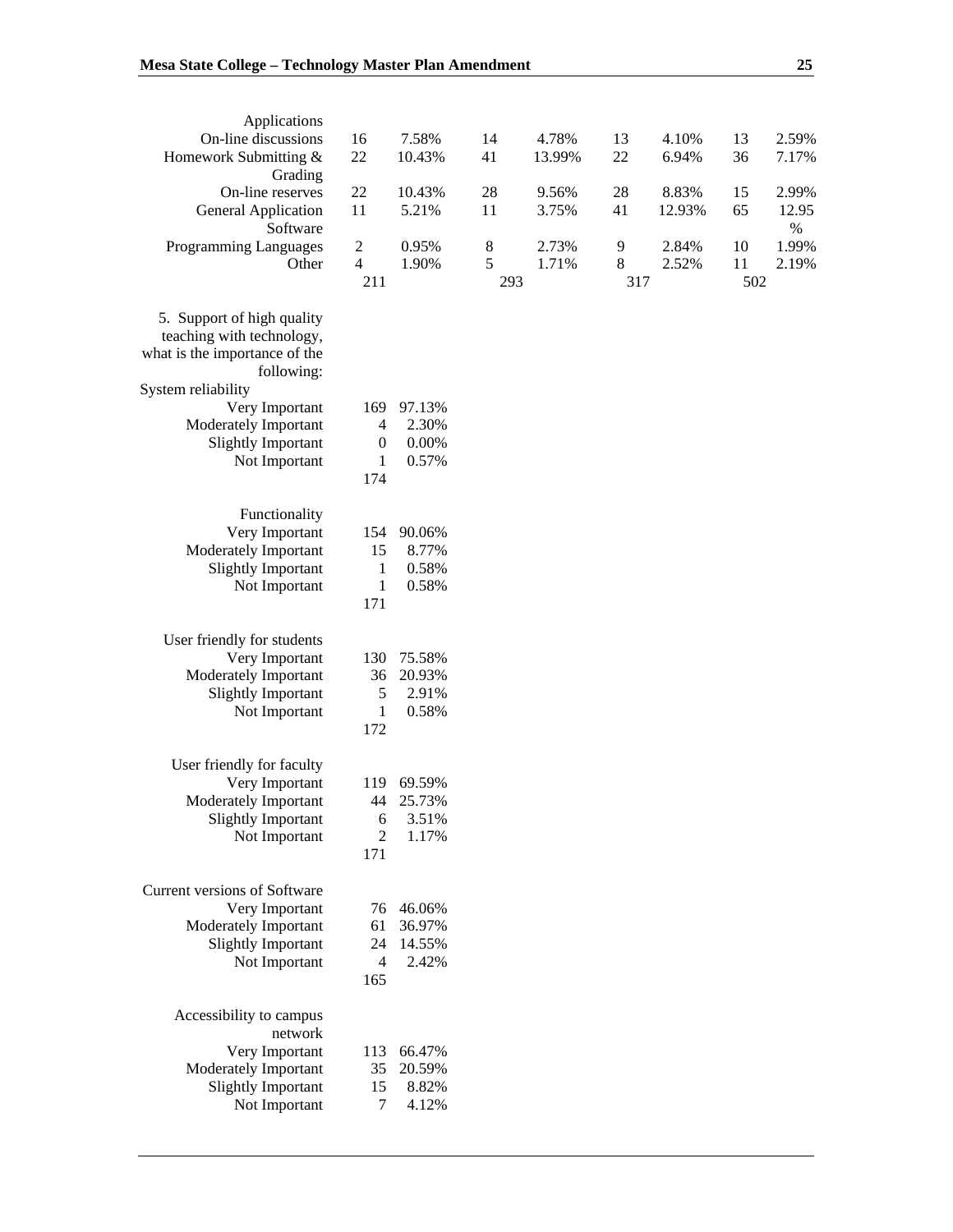## 170

| Wireless access to internet in<br>Library and common areas |           |        |
|------------------------------------------------------------|-----------|--------|
| Very Important                                             | 22        | 13.50% |
| Moderately Important                                       | 36        | 22.09% |
| Slightly Important                                         | 53        | 32.52% |
| Not Important                                              | 52<br>163 | 31.90% |
|                                                            |           |        |
| Wireless access to internet in                             |           |        |
| student labs and classrooms                                |           |        |
| Very Important                                             | 24        | 14.91% |
| Moderately Important                                       | 44        | 27.33% |
| <b>Slightly Important</b>                                  | 44        | 27.33% |
| Not Important                                              | 49        | 30.43% |
|                                                            | 161       |        |
| Latest application software                                |           |        |
| in faculty offices                                         |           |        |
| Very Important                                             | 70        | 42.68% |
| Moderately Important                                       | 60        | 36.59% |
| <b>Slightly Important</b>                                  | 22        | 13.41% |
| Not Important                                              | 12        | 7.32%  |
|                                                            | 164       |        |
| Distance learning via                                      |           |        |
| internet                                                   |           |        |
| Very Important                                             | 18        | 11.18% |
| Moderately Important                                       | 27        | 16.77% |
| <b>Slightly Important</b>                                  | 53        | 32.92% |
| Not Important                                              | 63        | 39.13% |
|                                                            | 161       |        |
|                                                            |           |        |
| Distance learning via 2-way<br>video                       |           |        |
| Very Important                                             | 15        | 9.26%  |
| Moderately Important                                       | 30        | 18.52% |
| <b>Slightly Important</b>                                  | 52        | 32.10% |
| Not Important                                              | 65        | 40.12% |
|                                                            | 162       |        |
|                                                            |           |        |
| <b>TECHNOLOGY</b>                                          |           |        |
| I have enough time to<br>preapare to use technology        |           |        |
| in my classes                                              |           |        |
| <b>Strongly Agree</b>                                      | 5         | 3.01%  |
| Agree                                                      | 33        | 19.88% |
| Disagree                                                   | 66        | 39.76% |
| <b>Strongly Disagree</b>                                   | 49        | 29.52% |
| Don't Know                                                 | 3         | 1.81%  |
| Not Applicable                                             | 10        | 6.02%  |
|                                                            | 166       |        |

I have had enough training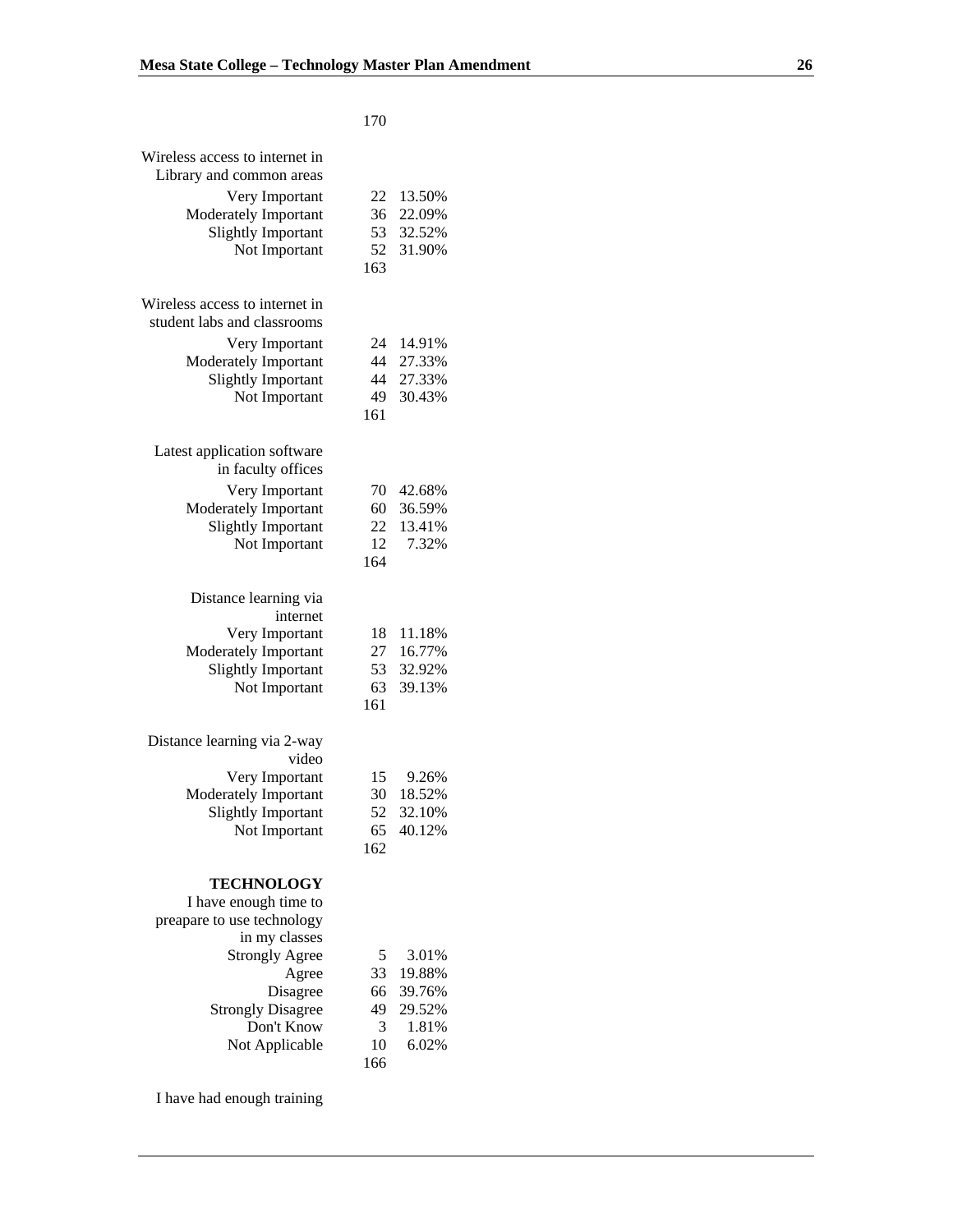| <b>Strongly Agree</b>                           | 18             | 10.78% |  |
|-------------------------------------------------|----------------|--------|--|
| Agree                                           | 61             | 36.53% |  |
| Disagree                                        | 56             | 33.53% |  |
| <b>Strongly Disagree</b>                        | 24             | 14.37% |  |
| Don't Know                                      | 4              | 2.40%  |  |
| Not Applicable                                  | $\overline{4}$ | 2.40%  |  |
|                                                 | 167            |        |  |
|                                                 |                |        |  |
|                                                 |                |        |  |
| I know how to use the                           |                |        |  |
| technology equipment in my                      |                |        |  |
| classrooms.                                     |                |        |  |
| <b>Strongly Agree</b>                           | 24             | 14.29% |  |
| Agree                                           | 87             | 51.79% |  |
| Disagree                                        | 36             | 21.43% |  |
| <b>Strongly Disagree</b>                        | 7              | 4.17%  |  |
| Don't Know                                      | 9              | 5.36%  |  |
| Not Applicable                                  | 5              | 2.98%  |  |
|                                                 | 168            |        |  |
|                                                 |                |        |  |
|                                                 |                |        |  |
| I know how to use the                           |                |        |  |
| campus email network to                         |                |        |  |
| communicate with                                |                |        |  |
| colleagues and students.                        |                |        |  |
| <b>Strongly Agree</b>                           | 107            | 63.69% |  |
| Agree                                           | 48             | 28.57% |  |
| Disagree                                        | 8              | 4.76%  |  |
| <b>Strongly Disagree</b>                        | 1              | 0.60%  |  |
| Don't Know                                      |                | 1.19%  |  |
|                                                 | $\overline{c}$ |        |  |
| Not Applicable                                  | $\overline{2}$ | 1.19%  |  |
|                                                 | 168            |        |  |
|                                                 |                |        |  |
| I believe that the technology                   |                |        |  |
| in my office is sufficiently                    |                |        |  |
| up to date for my use.                          |                |        |  |
| <b>Strongly Agree</b>                           | 32             | 19.05% |  |
| Agree                                           | 63             | 37.50% |  |
| Disagree                                        | 29             | 17.26% |  |
| <b>Strongly Disagree</b>                        | 33             | 19.64% |  |
|                                                 |                |        |  |
| Don't Know                                      | 4              | 2.38%  |  |
| Not Applicable                                  | 7              | 4.17%  |  |
|                                                 | 168            |        |  |
|                                                 |                |        |  |
| I believe that technology in                    |                |        |  |
| my classroom is suffieciently                   |                |        |  |
| up to date for my use.                          |                |        |  |
| <b>Strongly Agree</b>                           | 16             | 9.58%  |  |
|                                                 |                |        |  |
|                                                 |                |        |  |
| Agree                                           | 69             | 41.32% |  |
| Disagree                                        | 38             | 22.75% |  |
| <b>Strongly Disagree</b>                        | 23             | 13.77% |  |
| Don't Know                                      | 9              | 5.39%  |  |
| Not Applicable                                  | 12             | 7.19%  |  |
|                                                 | 167            |        |  |
|                                                 |                |        |  |
| I am confident that the                         |                |        |  |
| technology in my office will<br>be operational. |                |        |  |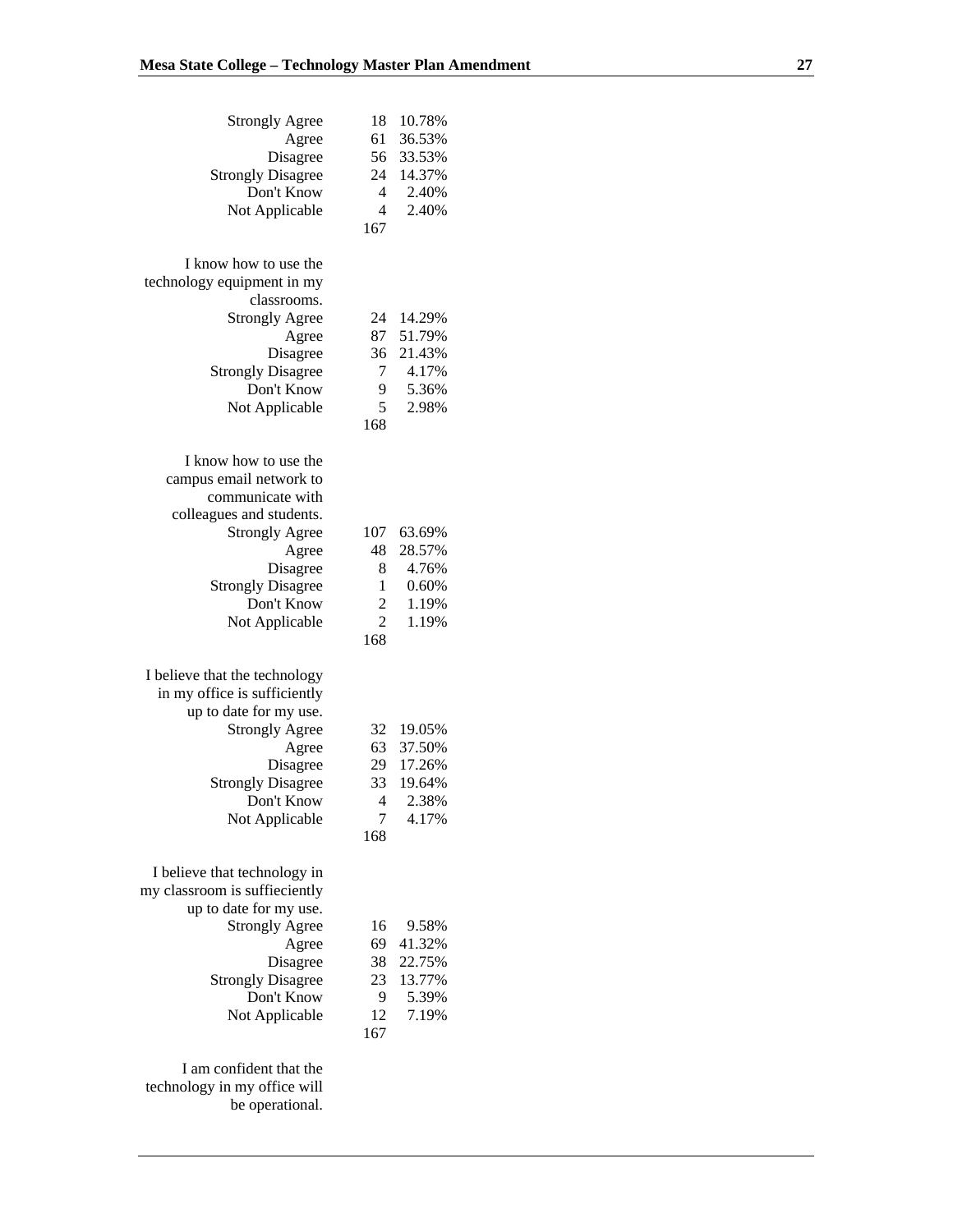| <b>Strongly Agree</b><br>Agree<br>Disagree<br><b>Strongly Disagree</b><br>Don't Know                                                                                                                                            | 10<br>66<br>52<br>27<br>$\overline{4}$              | 5.92%<br>39.05%<br>30.77%<br>15.98%<br>2.37%            |
|---------------------------------------------------------------------------------------------------------------------------------------------------------------------------------------------------------------------------------|-----------------------------------------------------|---------------------------------------------------------|
| Not Applicable                                                                                                                                                                                                                  | 10<br>169                                           | 5.92%                                                   |
| I am confident that the<br>technology in my classrooms<br>will be operational<br><b>Strongly Agree</b><br>Agree<br>Disagree<br><b>Strongly Disagree</b><br>Don't Know<br>Not Applicable<br>If I have a technology               | $\overline{c}$<br>58<br>63<br>20<br>10<br>13<br>166 | 1.20%<br>34.94%<br>37.95%<br>12.05%<br>6.02%<br>7.83%   |
| problem I know who to call.<br><b>Strongly Agree</b><br>Agree<br>Disagree<br><b>Strongly Disagree</b><br>Don't Know<br>Not Applicable                                                                                           | 45<br>87<br>20<br>10<br>1<br>6<br>169               | 26.63%<br>51.48%<br>11.83%<br>5.92%<br>0.59%<br>3.55%   |
| If I have a problem with my<br>office computer system, the<br>problem is addressed in a<br>reasonable amount of time.<br><b>Strongly Agree</b><br>Agree<br>Disagree<br><b>Strongly Disagree</b><br>Don't Know<br>Not Applicable | 15<br>60<br>33<br>17<br>21<br>20<br>166             | 9.04%<br>36.14%<br>19.88%<br>10.24%<br>12.65%<br>12.05% |
| If I have a problem with my<br>classroom technology, the<br>problem is addressed in a<br>reasonable amount of time.<br><b>Strongly Agree</b><br>Agree<br>Disagree<br><b>Strongly Disagree</b><br>Don't Know<br>Not Applicable   | 31<br>71<br>29<br>20<br>4<br>12<br>167              | 18.56%<br>42.51%<br>17.37%<br>11.98%<br>2.40%<br>7.19%  |
| If I have a technology<br>problem I know when it will<br>be addressed.                                                                                                                                                          |                                                     |                                                         |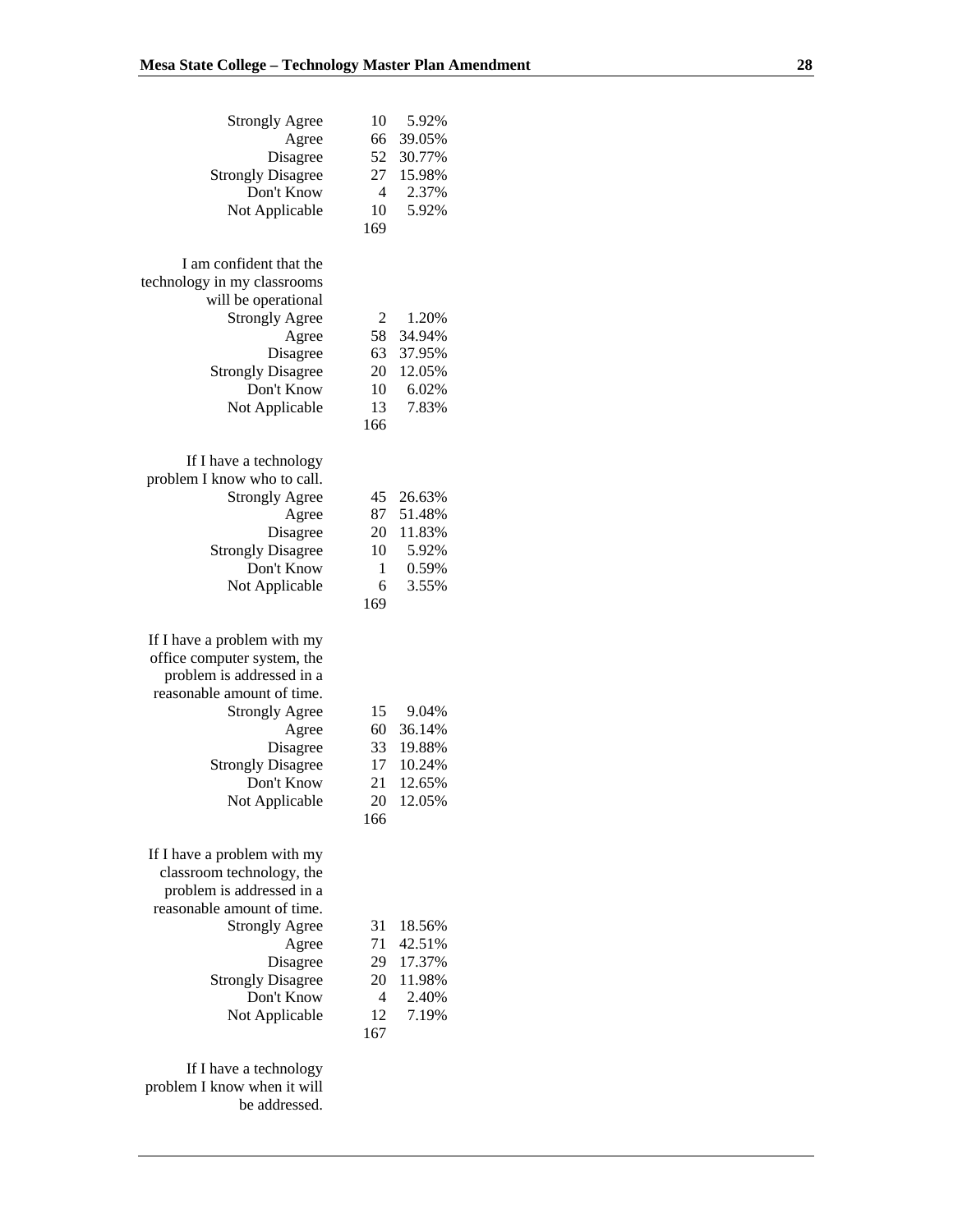| <b>Strongly Agree</b>                                  | 10               | 5.99%          |  |
|--------------------------------------------------------|------------------|----------------|--|
| Agree                                                  | 34               | 20.36%         |  |
| Disagree                                               | 56               | 33.53%         |  |
| <b>Strongly Disagree</b>                               | 33               | 19.76%         |  |
| Don't Know                                             | 23               | 13.77%         |  |
| Not Applicable                                         | 11               | 6.59%          |  |
|                                                        | 167              |                |  |
| My students have adequate                              |                  |                |  |
| access to technology on this                           |                  |                |  |
| campus.                                                |                  |                |  |
| <b>Strongly Agree</b>                                  | 15               | 8.98%          |  |
| Agree                                                  | 68               | 40.72%         |  |
| Disagree                                               | 35               | 20.96%         |  |
| <b>Strongly Disagree</b>                               | 15               | 8.98%          |  |
| Don't Know                                             | 31               | 18.56%         |  |
| Not Applicable                                         | 3                | 1.80%          |  |
|                                                        | 167              |                |  |
| My students know how to                                |                  |                |  |
| communicate with me                                    |                  |                |  |
| through campus email.                                  |                  |                |  |
| <b>Strongly Agree</b>                                  | 39               | 23.08%         |  |
| Agree                                                  | 89               | 52.66%         |  |
| Disagree                                               | 15               | 8.88%          |  |
| <b>Strongly Disagree</b>                               | $\boldsymbol{0}$ | 0.00%          |  |
| Don't Know                                             | 15               | 8.88%          |  |
| Not Applicable                                         | 11               | 6.51%          |  |
|                                                        | 169              |                |  |
|                                                        |                  |                |  |
| <b>CLASSROOM</b><br><b>ENVIRONMENT</b>                 |                  |                |  |
| The classrooms I teach in are                          |                  |                |  |
| conducive to learning.                                 |                  |                |  |
| <b>Strongly Agree</b>                                  | 20               | 11.76%         |  |
| Agree                                                  | 91               | 53.53%         |  |
| Disagree                                               | 39               | 22.94%         |  |
| <b>Strongly Disagree</b>                               | 20               | 11.76%         |  |
| Don't Know                                             | 0                | 0.00%          |  |
| Not Applicable                                         | 0                | 0.00%          |  |
|                                                        | 170              |                |  |
|                                                        |                  |                |  |
| Equipment in classrooms is<br>appropriate for students |                  |                |  |
|                                                        |                  |                |  |
| (desks, chairs, whiteboards,                           |                  |                |  |
| etc.)                                                  |                  |                |  |
| <b>Strongly Agree</b>                                  | 20               | 11.90%         |  |
| Agree                                                  | 82               | 48.81%         |  |
| Disagree                                               | 46               | 27.38%         |  |
| <b>Strongly Disagree</b><br>Don't Know                 | 17<br>2          | 10.12%         |  |
| Not Applicable                                         | 1                | 1.19%<br>0.60% |  |
|                                                        | 168              |                |  |
|                                                        |                  |                |  |
| If I have a problem with                               |                  |                |  |

classroom facilities, the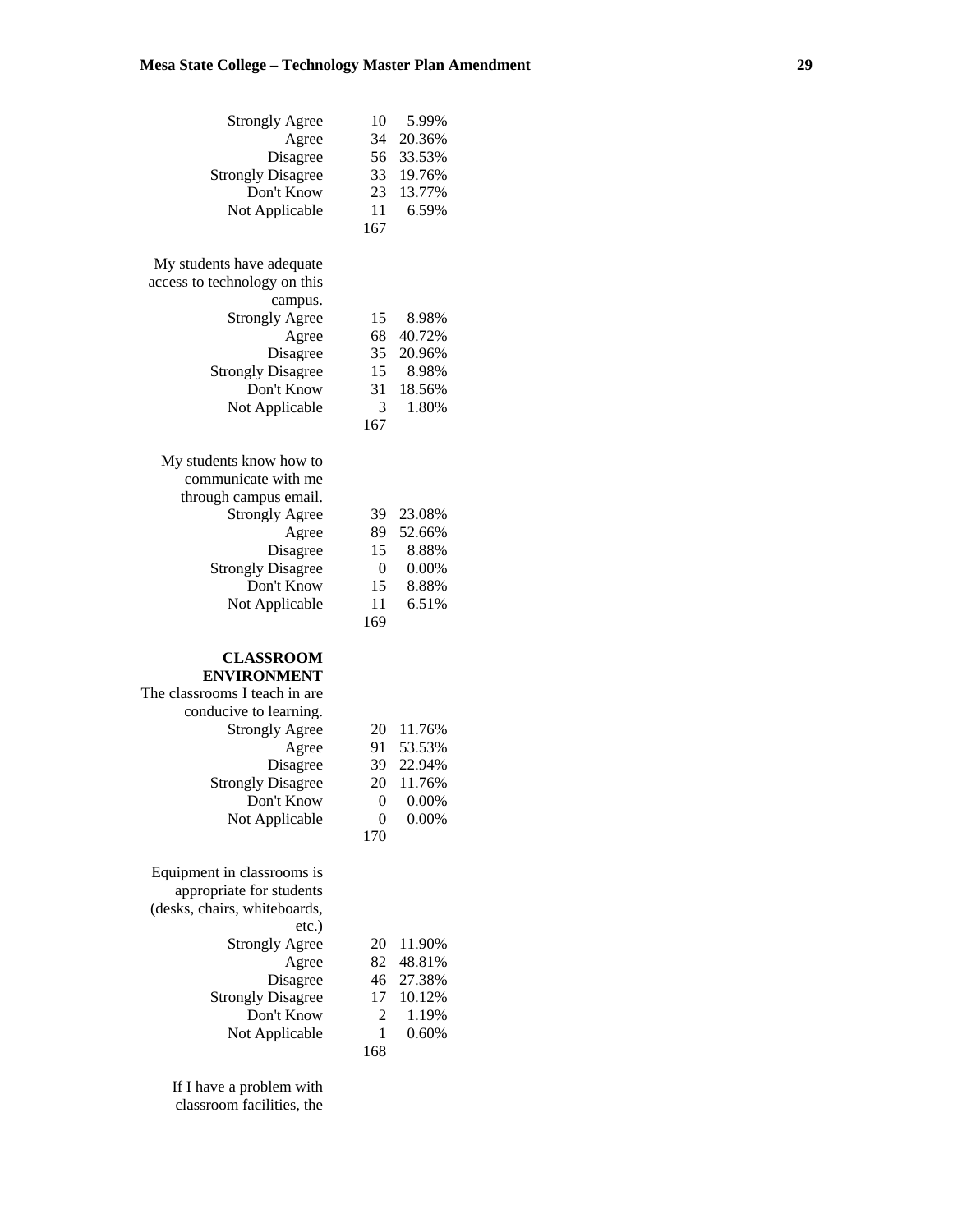| problem is addressed in a    |                |           |
|------------------------------|----------------|-----------|
| reasonable amount of time.   |                |           |
| <b>Strongly Agree</b>        | 19             | 11.24%    |
| Agree                        | 73             | 43.20%    |
| Disagree                     | 40             | 23.67%    |
| <b>Strongly Disagree</b>     | 14             | 8.28%     |
| Don't Know                   | 16             | 9.47%     |
|                              | 7              | 4.14%     |
| Not Applicable               |                |           |
|                              | 169            |           |
|                              |                |           |
| If I have a problem with     |                |           |
| classroom facilities, I know |                |           |
| who to call.                 |                |           |
| <b>Strongly Agree</b>        | 29             | 17.37%    |
| Agree                        | 92             | 55.09%    |
| Disagree                     | 30             | 17.96%    |
| <b>Strongly Disagree</b>     | 9              | 5.39%     |
| Don't Know                   | 5              | 2.99%     |
| Not Applicable               | $\overline{2}$ | 1.20%     |
|                              | 167            |           |
|                              |                |           |
| <b>FUTURE OUTLOOK</b>        |                |           |
| I am interested in teaching  |                |           |
| distance education courses.  |                |           |
|                              |                |           |
| <b>Strongly Agree</b>        | 11             | 6.47%     |
| Agree                        | 37             | 21.76%    |
| Disagree                     |                | 41 24.12% |
| <b>Strongly Disagree</b>     |                | 55 32.35% |
| Don't Know                   | 19             | 11.18%    |
| Not Applicable               | 7              | 4.12%     |
|                              | 170            |           |
|                              |                |           |
| I am interested in learning  |                |           |
| about distance education     |                |           |
| courses.                     |                |           |
| <b>Strongly Agree</b>        | 12             | 7.10%     |
| Agree                        |                | 55 32.54% |
| Disagree                     | 36             | 21.30%    |
| <b>Strongly Disagree</b>     | 50             | 29.59%    |
| Don't Know                   |                |           |
|                              |                |           |
|                              | 8              | 4.73%     |
| Not Applicable               | 8              | 4.73%     |
|                              | 169            |           |
|                              |                |           |
| The institution should offer |                |           |
| more classes after 5 pm.     |                |           |
| <b>Strongly Agree</b>        | 23             | 13.61%    |
| Agree                        | 51             | 30.18%    |
| Disagree                     | 32             | 18.93%    |
| <b>Strongly Disagree</b>     | 27             | 15.98%    |
| Don't Know                   | 32             | 18.93%    |
| Not Applicable               | 4              | 2.37%     |
|                              | 169            |           |

The institution should offer more weekend classes.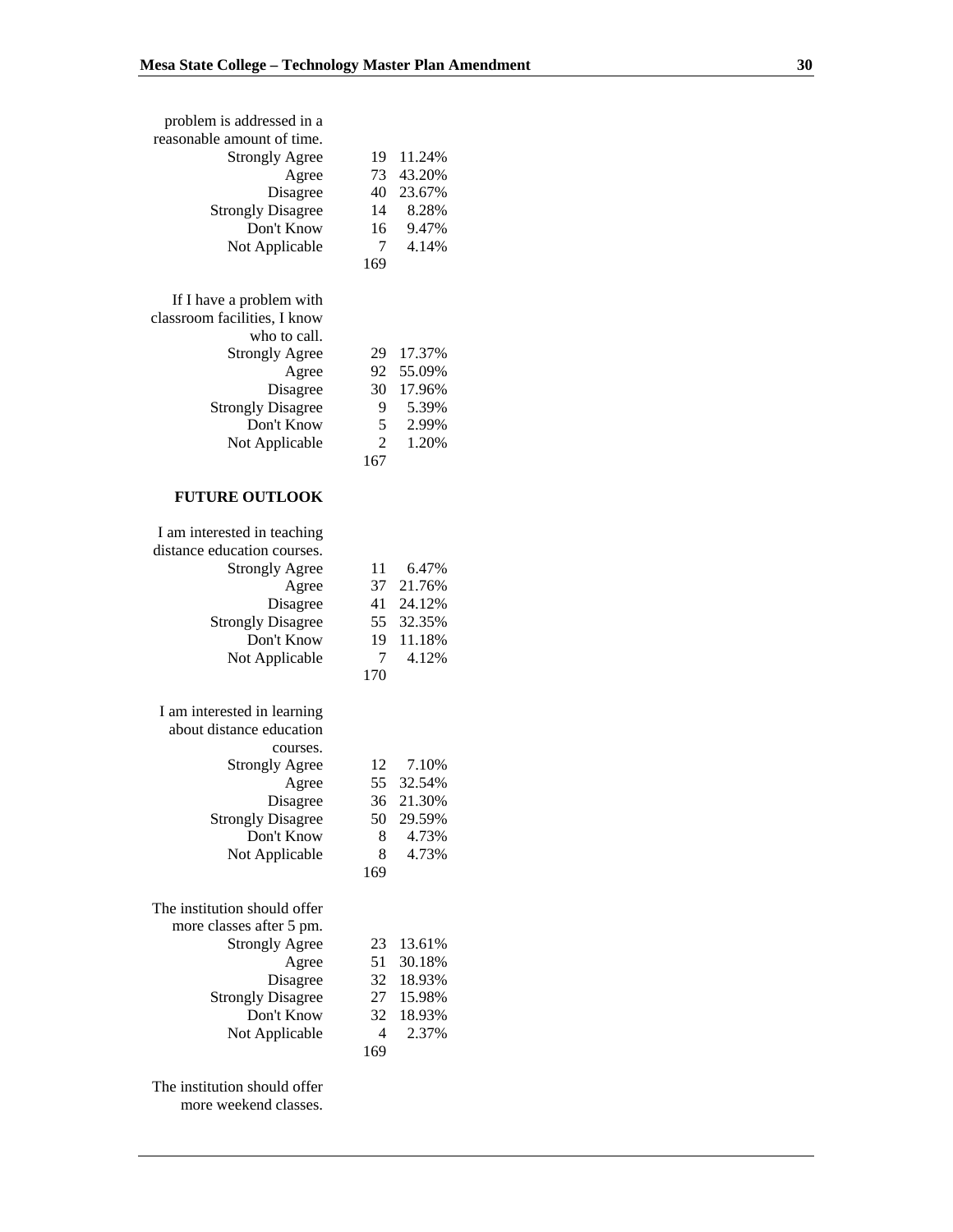| <b>Strongly Agree</b>                  | 11             | 6.51%  |
|----------------------------------------|----------------|--------|
| Agree                                  | 32             | 18.93% |
| Disagree                               | 45             | 26.63% |
| <b>Strongly Disagree</b>               | 54             | 31.95% |
| Don't Know                             | 25             | 14.79% |
| Not Applicable                         | $\overline{2}$ | 1.18%  |
|                                        | 169            |        |
|                                        |                |        |
| I am interested n teaching             |                |        |
| more classes offered after 5           |                |        |
| pm.                                    |                |        |
| <b>Strongly Agree</b>                  | 13             | 7.65%  |
| Agree                                  | 30             | 17.65% |
|                                        | 48             | 28.24% |
| Disagree                               |                |        |
| <b>Strongly Disagree</b><br>Don't Know | 69             | 40.59% |
|                                        | 7              | 4.12%  |
| Not Applicable                         | 3              | 1.76%  |
|                                        | 170            |        |
|                                        |                |        |
| I am interested n teaching             |                |        |
| more weekend classes.                  |                |        |
| <b>Strongly Agree</b>                  | 4              | 2.35%  |
| Agree                                  | 14             | 8.24%  |
| Disagree                               | 46             | 27.06% |
| <b>Strongly Disagree</b>               | 96             | 56.47% |
| Don't Know                             | 8              | 4.71%  |
| Not Applicable                         | $\overline{2}$ | 1.18%  |
|                                        | 170            |        |
|                                        |                |        |
| I would object to students             |                |        |
| using laptop computers                 |                |        |
| during my classes.                     |                |        |
| <b>Strongly Agree</b>                  | 14             | 8.28%  |
| Agree                                  | 15             | 8.88%  |
| Disagree                               | 61             | 36.09% |
| <b>Strongly Disagree</b>               | 65             | 38.46% |
| Don't Know                             | 10             | 5.92%  |
| Not Applicable                         | $\overline{4}$ | 2.37%  |
|                                        | 169            |        |
|                                        |                |        |
| <b>TRAINING</b>                        |                |        |
| I would be willing to                  |                |        |
| participate in additional              |                |        |
| training to use technology in          |                |        |
| my classroom.                          |                |        |
| <b>Strongly Agree</b>                  | 54             | 32.93% |
| Agree                                  | 81             | 49.39% |
| Disagree                               | 12             | 7.32%  |
| <b>Strongly Disagree</b>               | 8              | 4.88%  |
|                                        |                |        |

Instructional Technology training sessions offered on campus have met my needs.

Don't Know 3 1.83% Not Applicable 6 3.66%

164